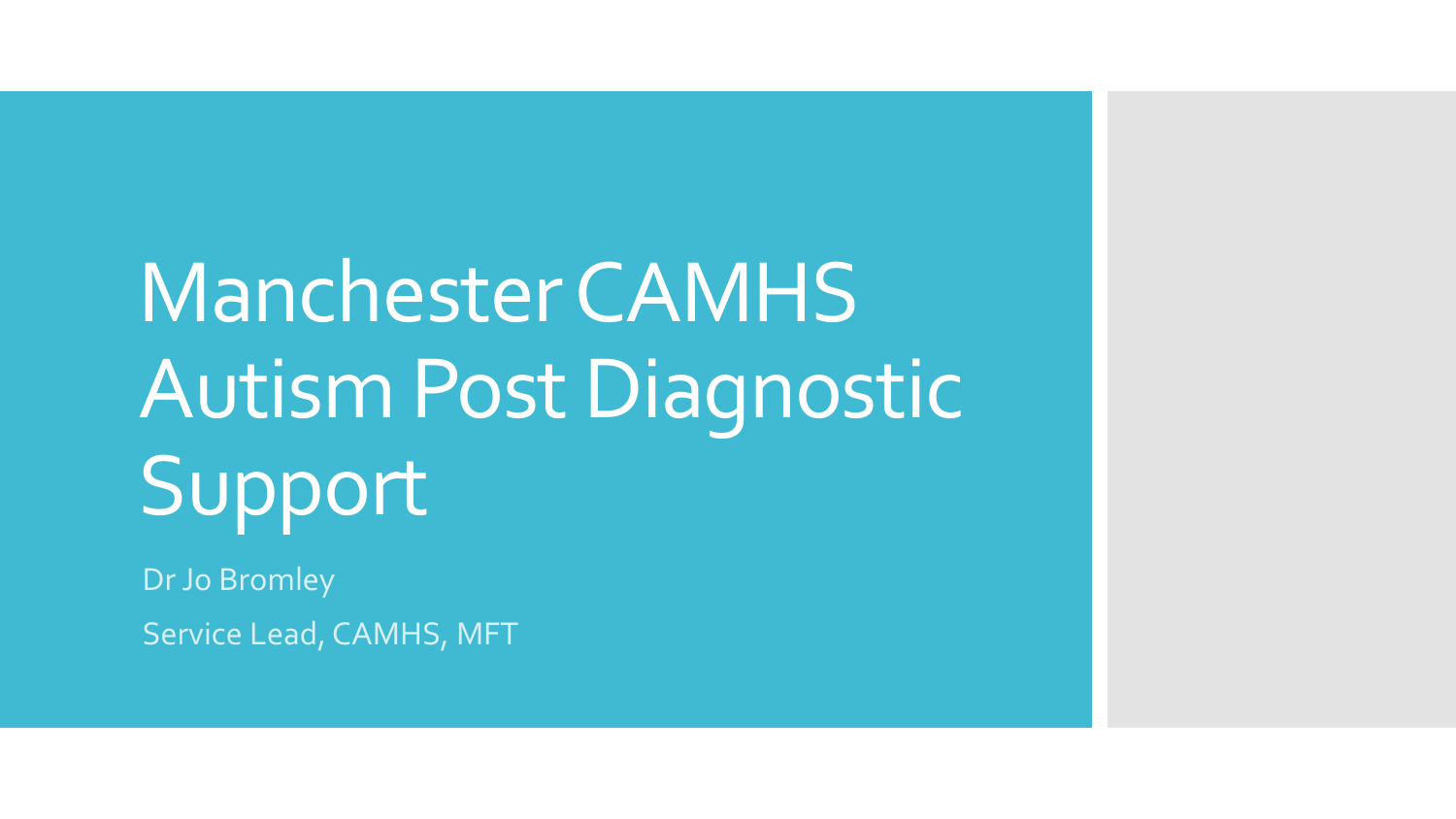Who are Manchester CAMHS?

- Manchester CAMHS, 3 core teams, plus specialist teams. Both see children and young people with Autism.
- Clinical Service for Children with Disabilities one of specialist city wide teams. Supports children and young people in mainstream with more complex presentations and/or severe learning disabilities
- Consists of 5 WTE Community Learning Disability Nurses; 4 WTE Clinical Psychologist, 1 WTE Assistant Psychologist – 0.6 WTE Speech and language therapists
- Specialist service received 711 referrals last year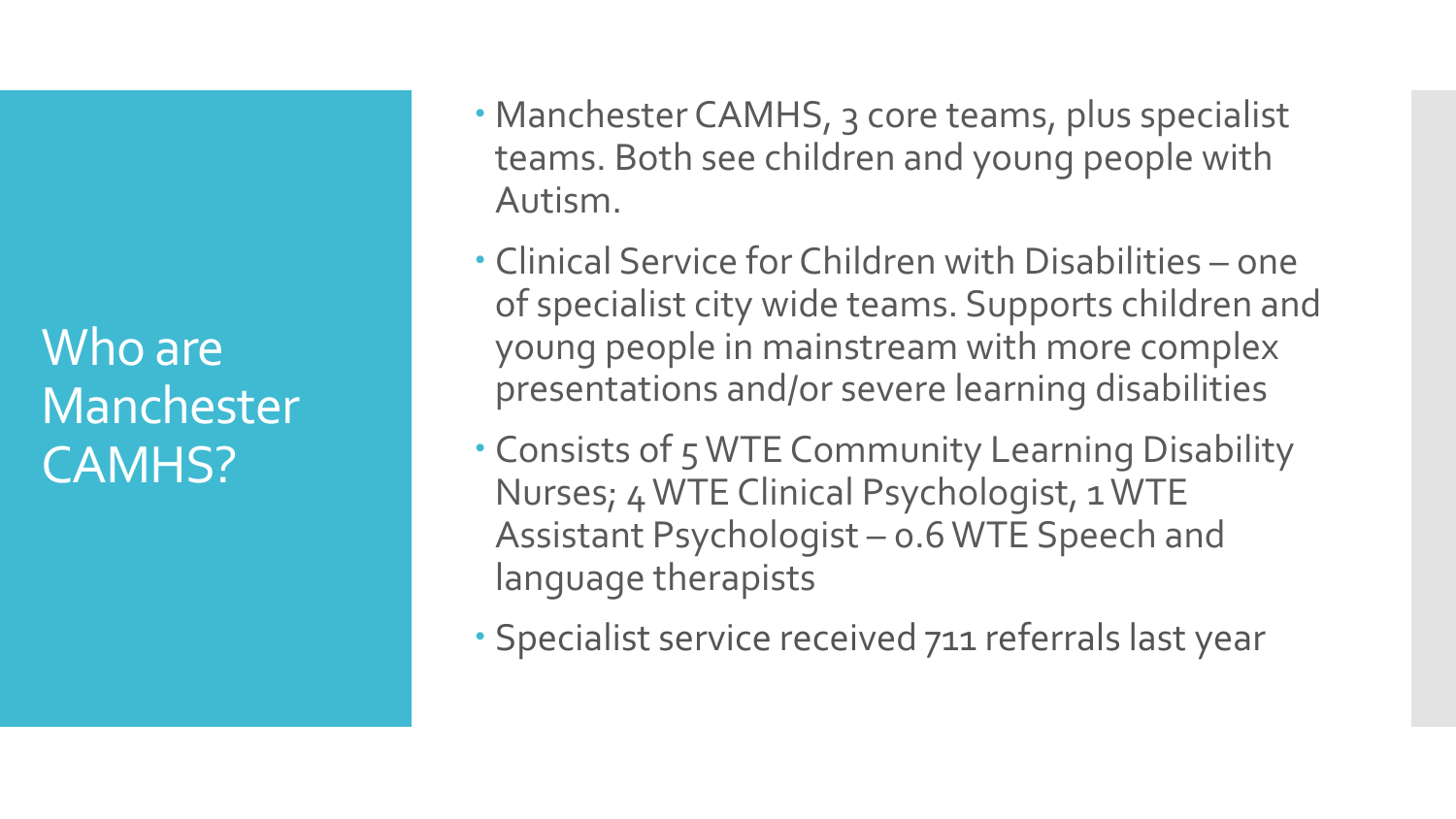Who are **Manchester CAMHS** 

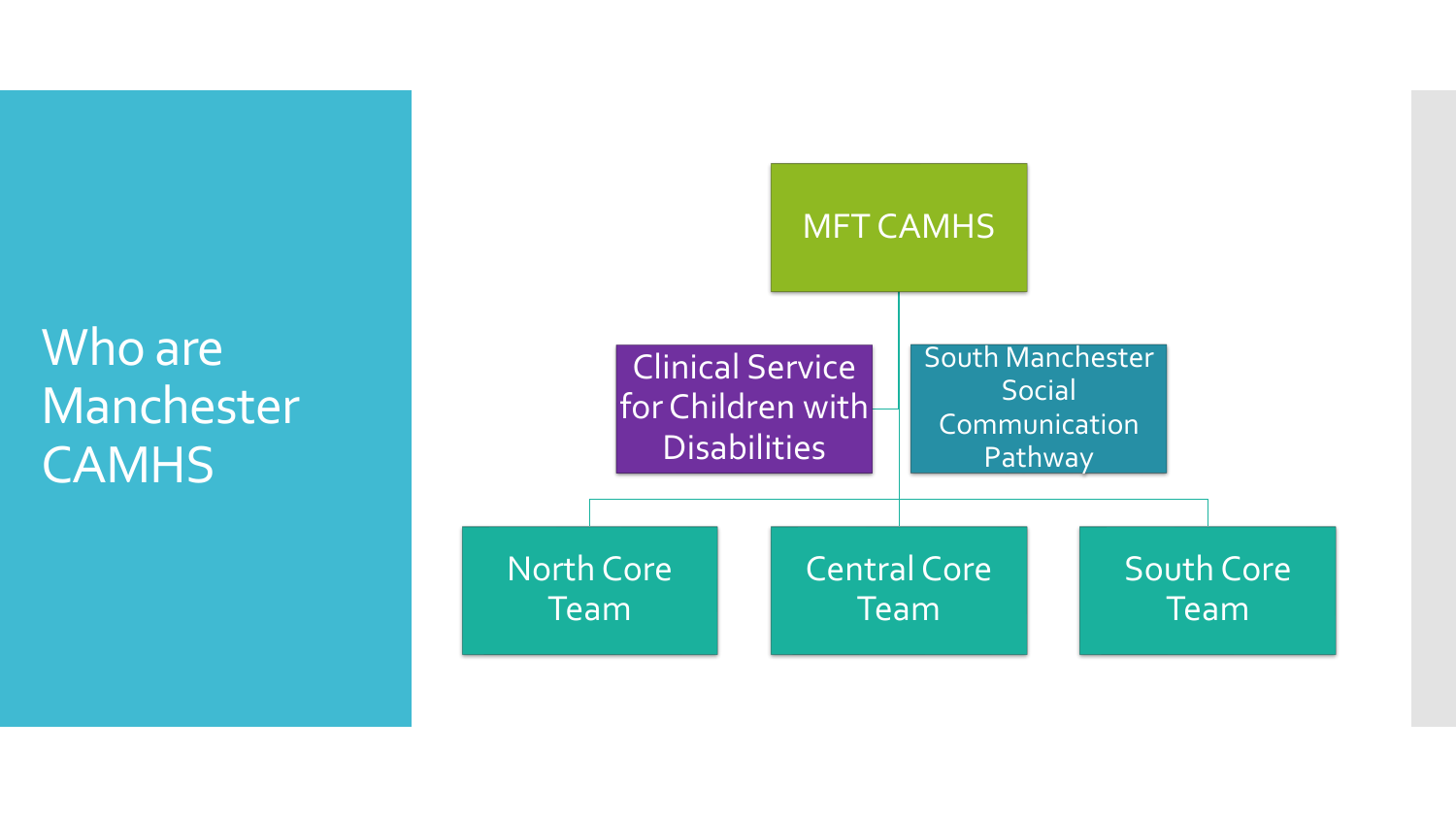Autism **Diagnostic** Pathway

- New pathway recently commissioned in South Manchester for young people aged o-18
- Creation of a virtual team based in the community
- Psychiatrists, clinical psychologists, community paediatricians, speech and language therapists, occupational therapist, educational psychologist
- Core CAMHS and the Clinical Service for Children with Disabilities contribute to this pathway – new posts funded with CAMHS money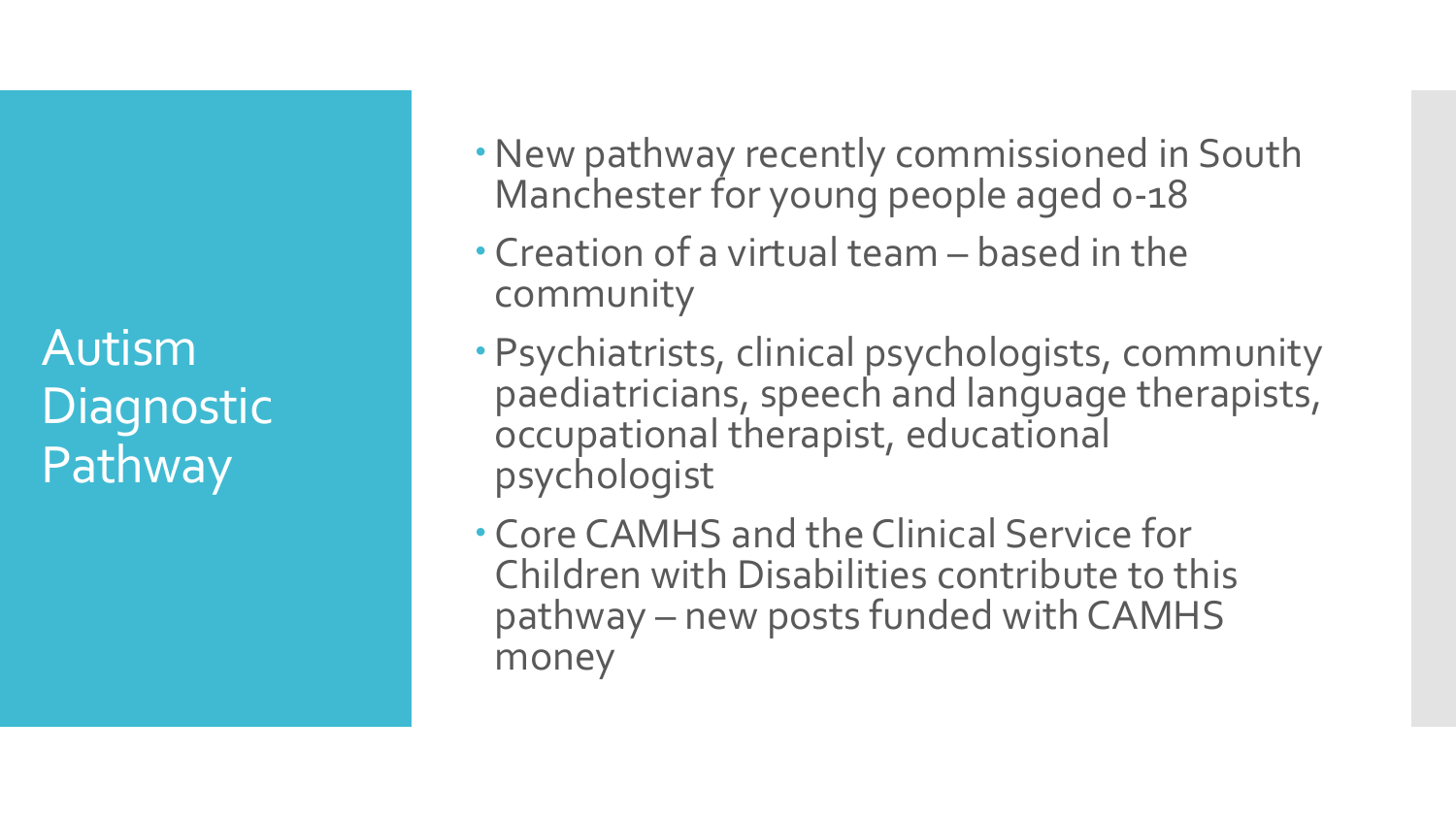Autism **Diagnostic** Pathway

### • 3 new clinical posts:

- 0.6 Occupational therapist (Advanced practitioner post)
- 0.6 Speech and language therapist (Advanced practitioner post)
- 0.6 Clinical Psychologist

1 new administrator post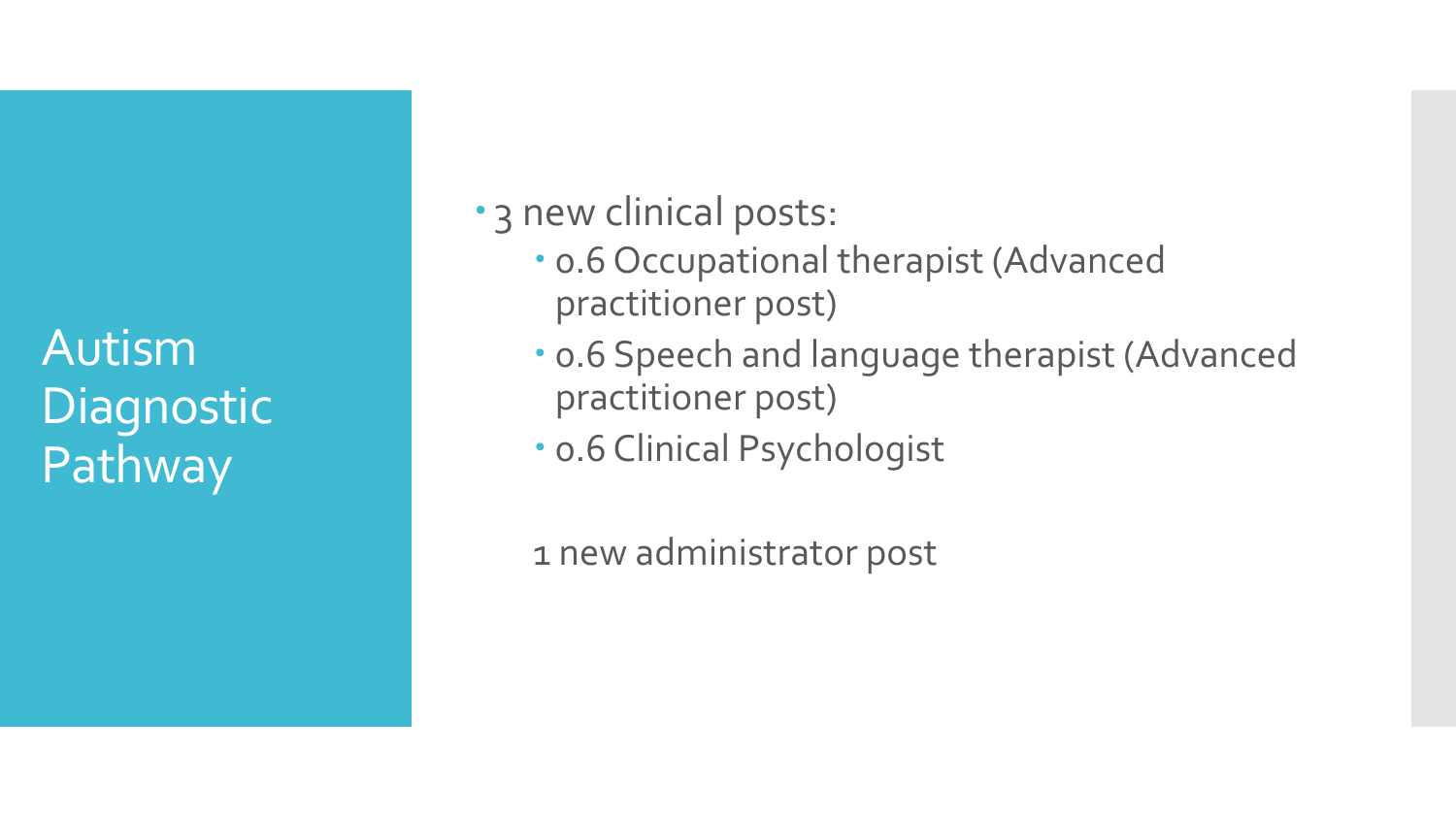# Autism **Diagnostic** Pathway



Pathway was co-produced with parents and carers and a 'cross party' working group with practitioners and managers from health, social care and education



It has been in place for one year and ensures

Nice guidance being followed for gold standard assessment

Parents, carers and young people reporting high levels of satisfaction with assessment

Process is transparent

There are no internal 'waits' in service

Some post diagnostic support built in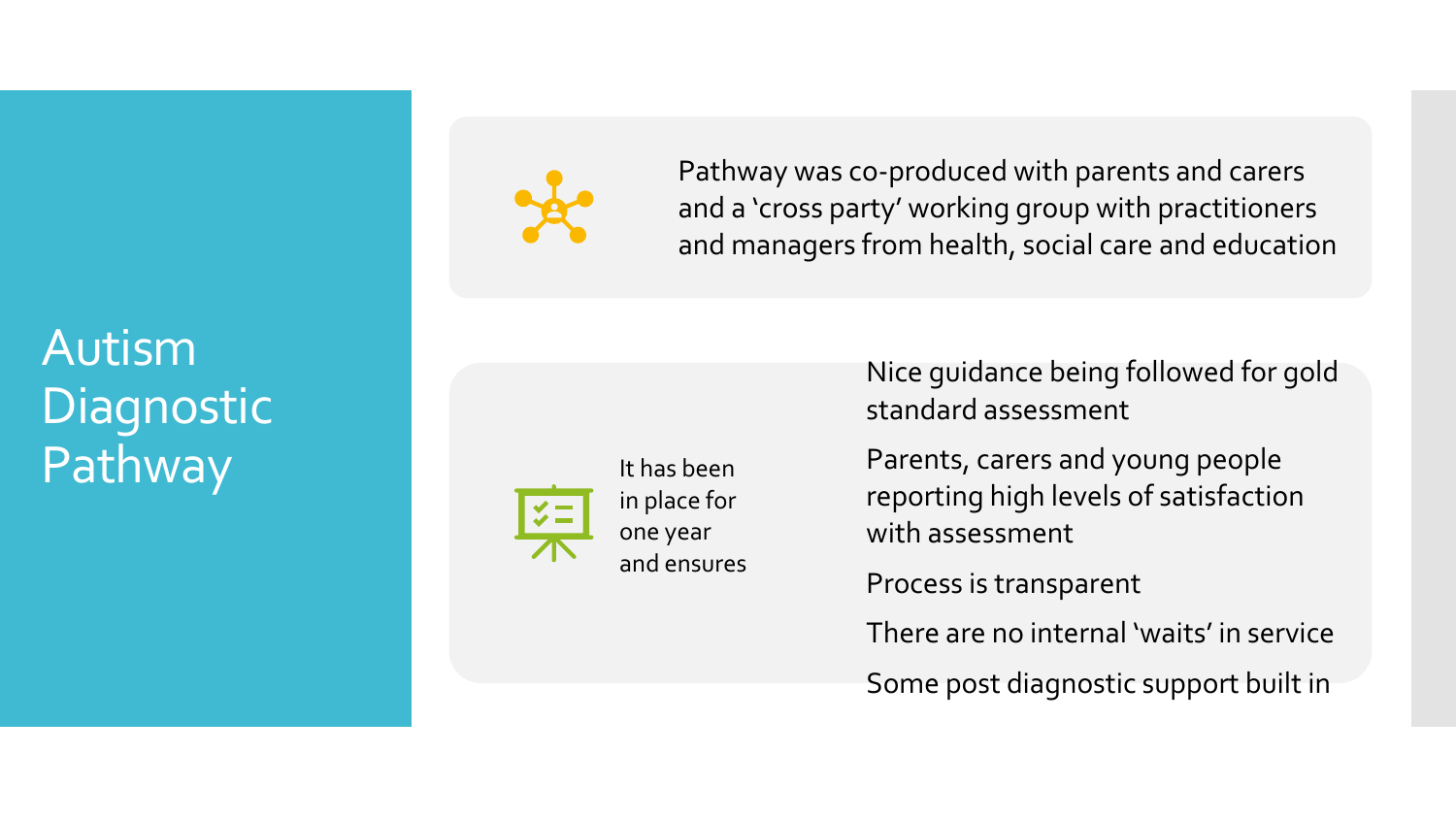Current pathway for post diagnostic support

#### Core offer

- Post Diagnostic Workshops Multiagency, supported by diagnostic team
- 2 days in South parents of primary age or parents of secondary age children

### Self refer

- Interventions to help with behaviour that challenges e.g. Getting on Board, Riding the Rapids
- Interventions to support communication interaction and communication workshops

### Clinician refers

- Interventions to target core social communication difficulties e.g. PACT, More Than Words, Talkability
- Interventions to support mental health; CBT and Resilience Group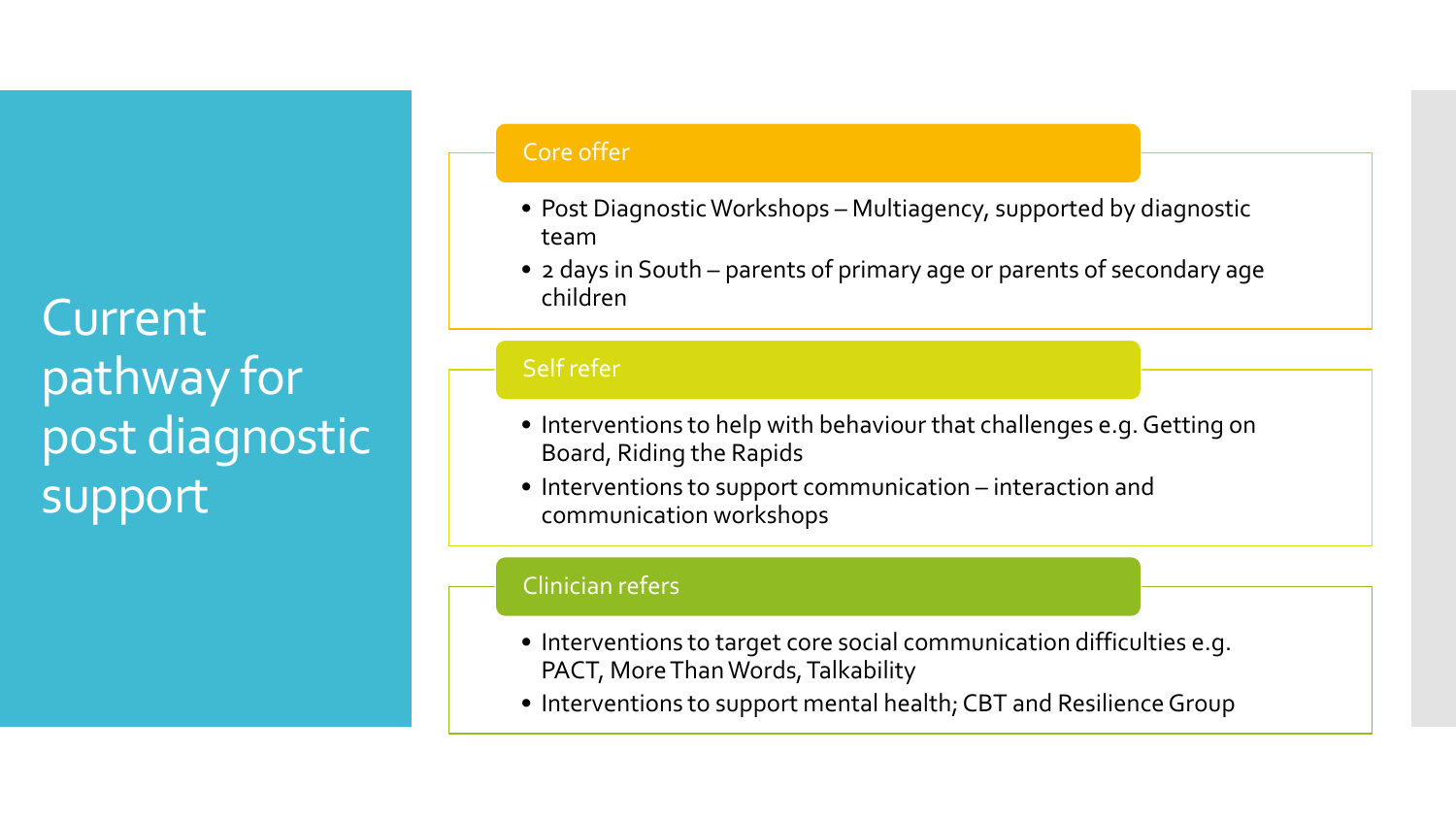Post **Diagnostic Workshops**  Offered to all parents in feedback session – along with pack of information

Young people have an individual session to review their diagnosis and their own information pack is under development

New development: CCG has commissioned a video company to produce a film of Manchester young people describing 'what Autism means to me' – to use with other young people to help them decide if they want to pursue a diagnosis and to understand their diagnosis better. Due for completion March 2020

At Post Diagnostic Groups – parents can choose to sign up for other interventions on offer – related to behaviour and communication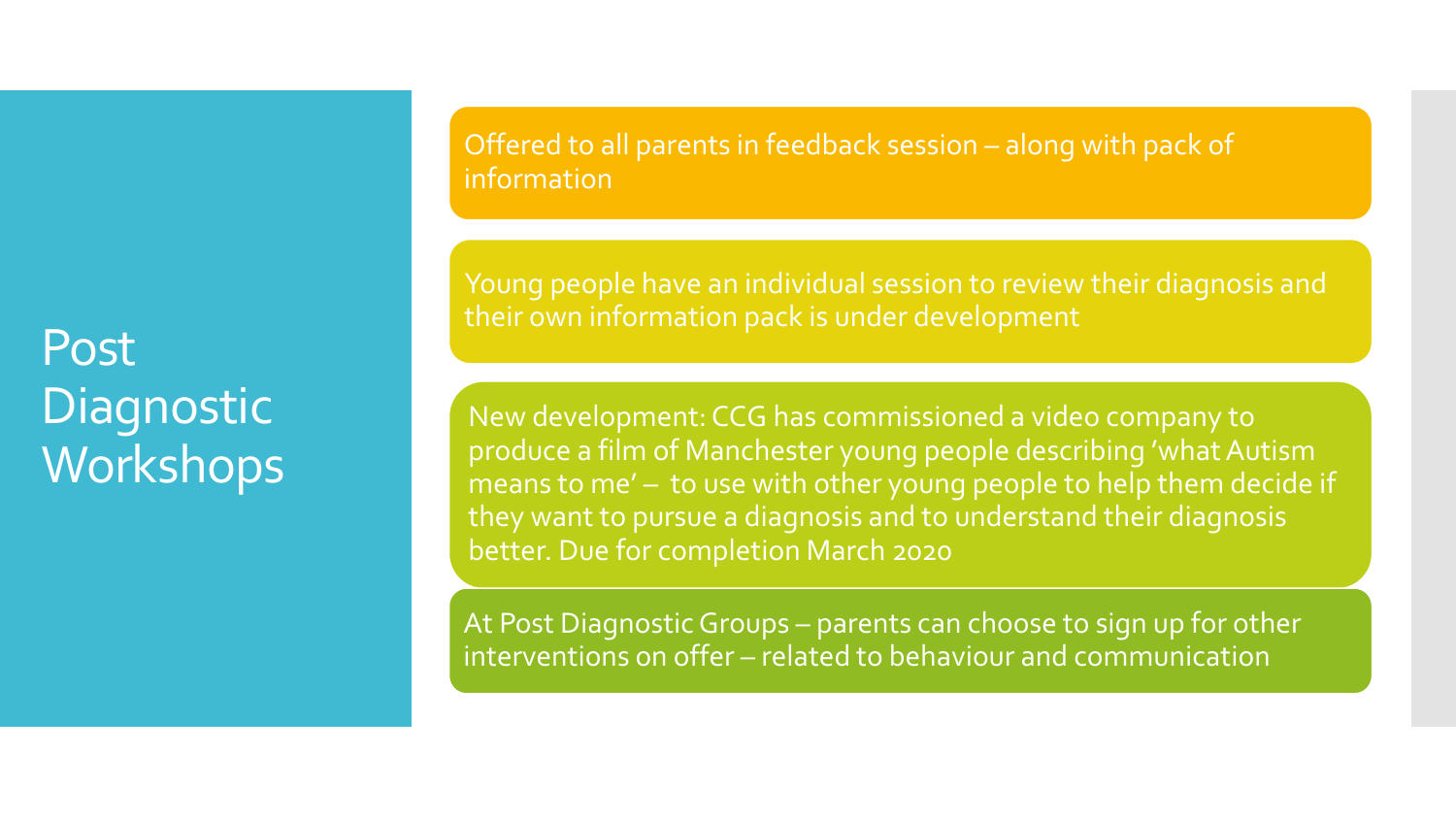Post **Diagnostic Workshops**  For parents and carers

Every 4-6 weeks with 16 participants

Separated into preschool/primary and secondary age groups

2 days – with contributions from whole clinical team

Day 1: What is Autism; Additional health needs (primary only); Educational Support

Day 2: Supporting Communication; Understanding behaviour (primary); promoting good mental health (secondary)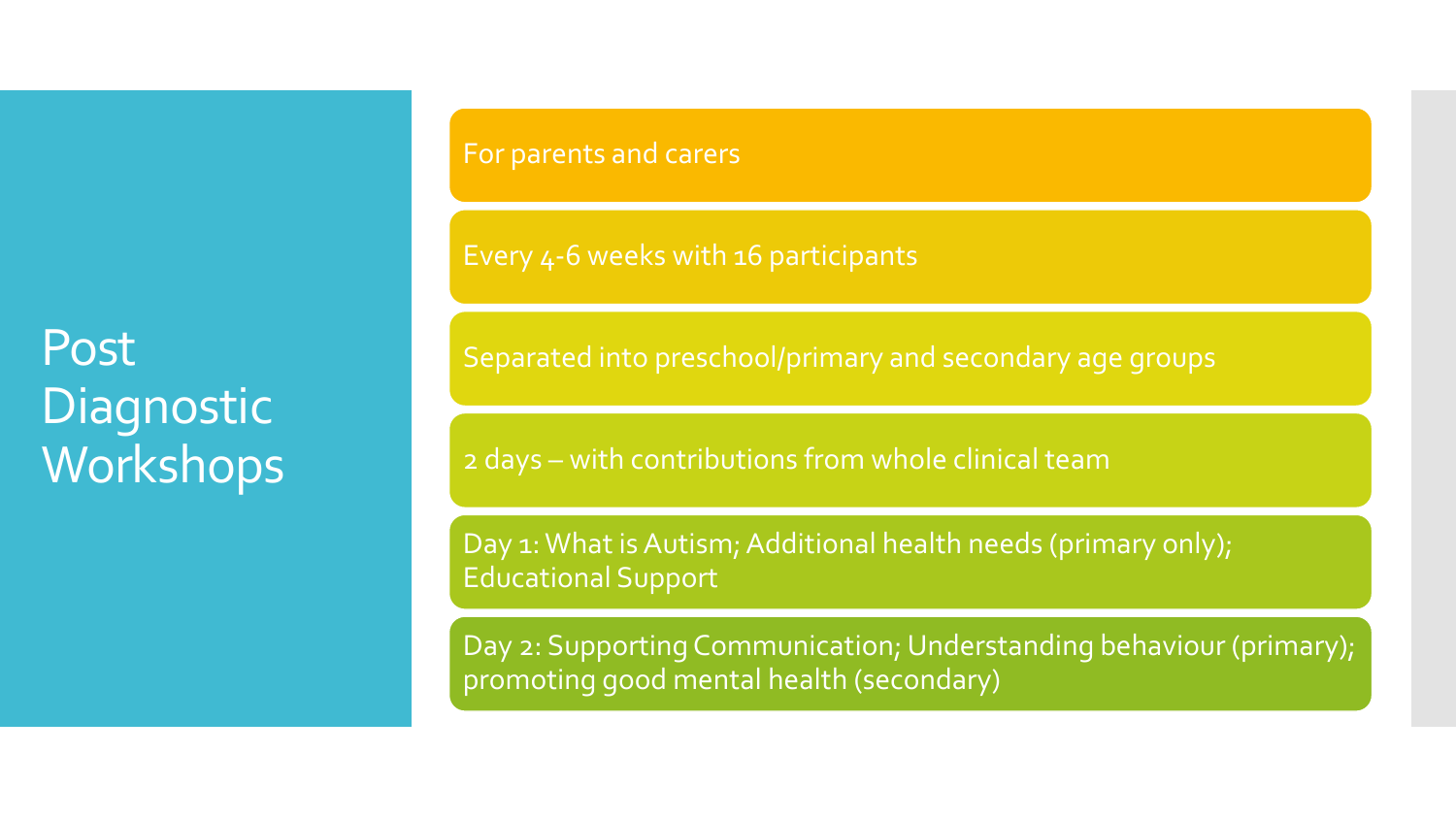Interventions to support behaviour









**The Teenage Years**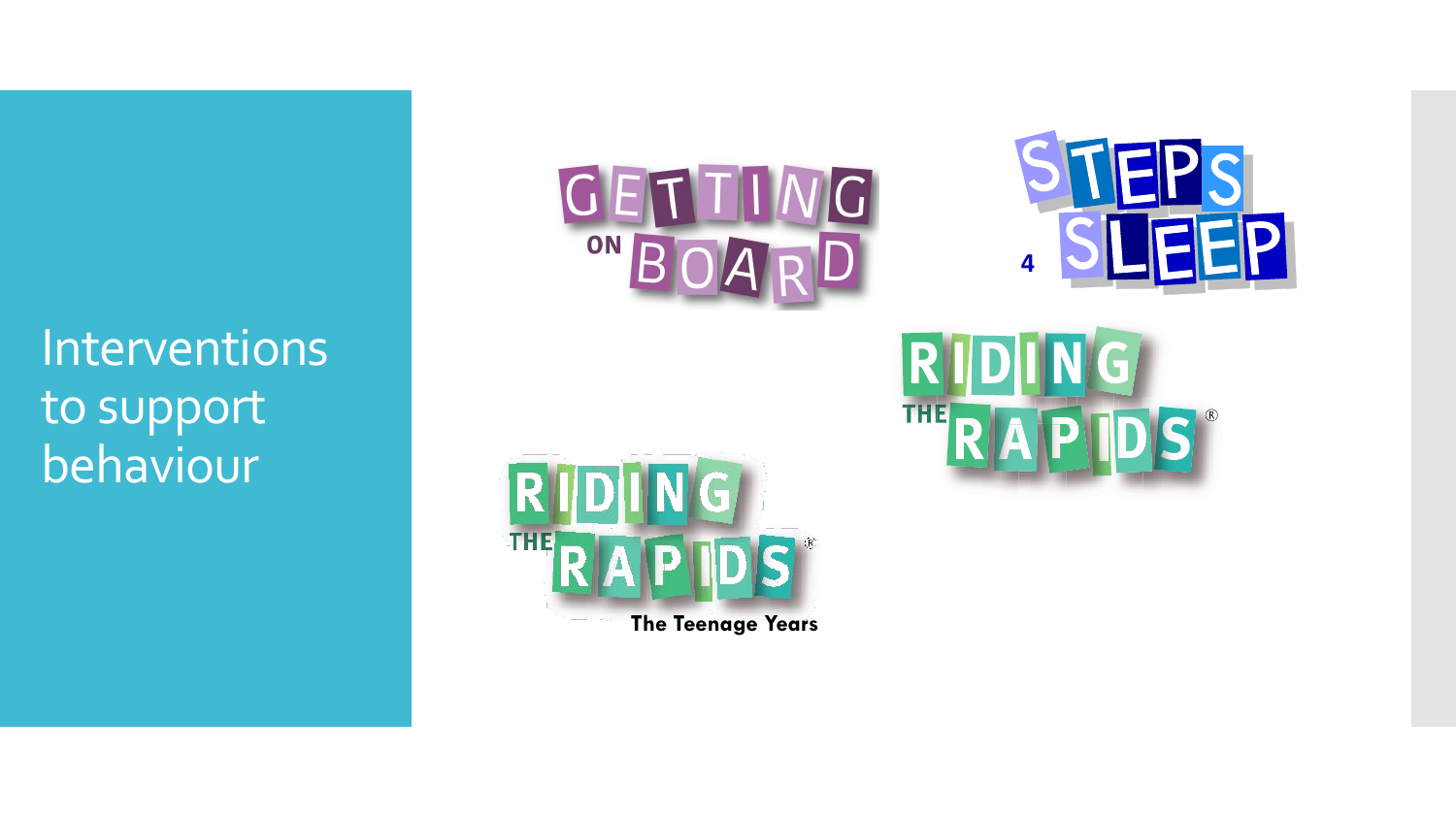

'Steps 4 Sleep' is run by the community learning disability nurses. It is a 4 session group intervention for parents of primary age children which offers information, guidance, behavioural approaches and an individualised sleep plan that aims to improve and resolve persistent sleep problems The efficacy of the 'Steps 4 Sleep' workshops is being measured by the Children's Sleep Habits Questionnaire, SLDOM measures, parent feedback (gathered after each session) and goal / coping scores taken pre and post intervention.

4 groups ran between 1st April 2018 and the 31st March 2019 and data shows positive outcomes and supporting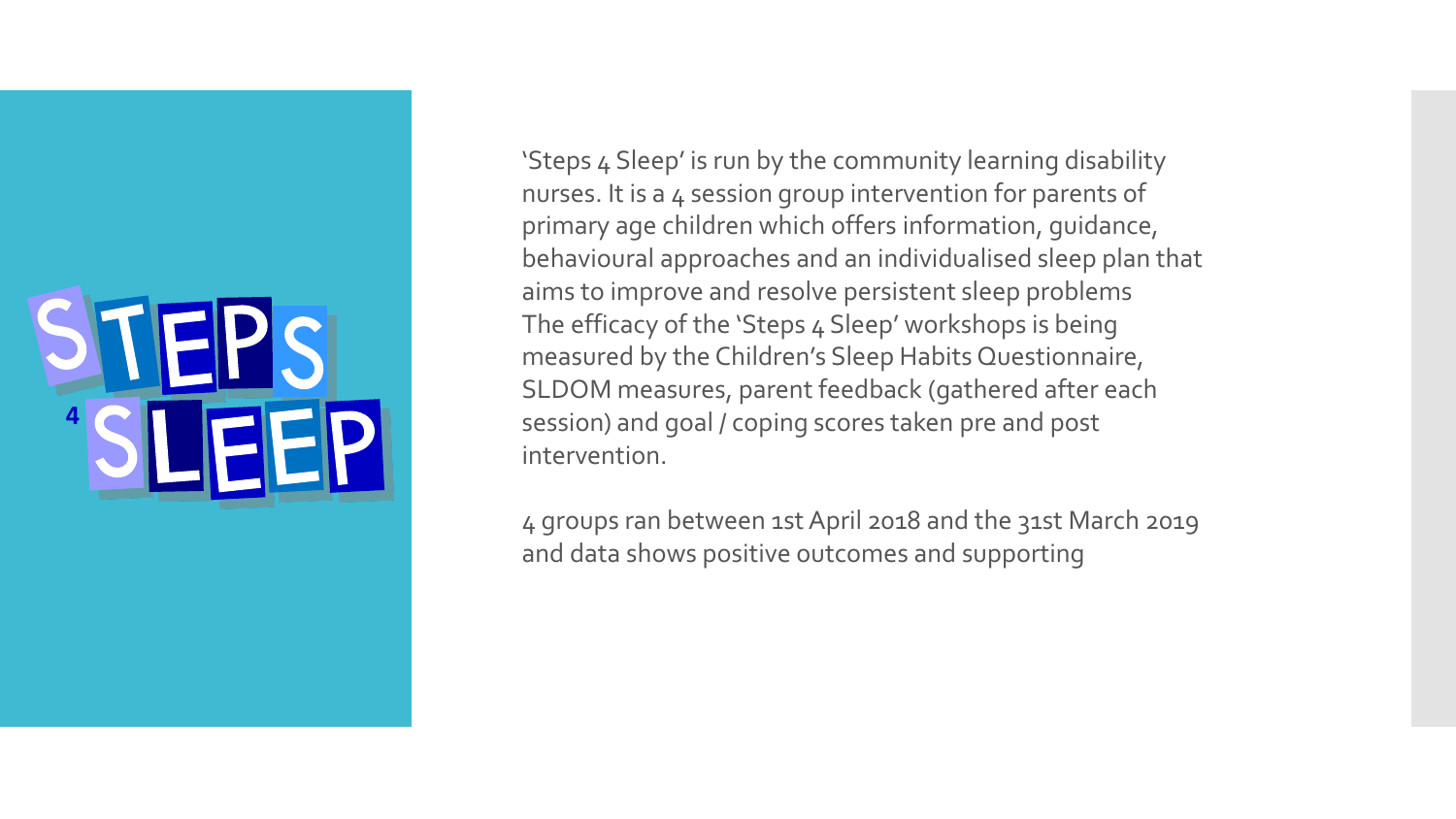

- 7 Week Intervention for parents of under 5's who have recently received a diagnosis of autism. It is co-run by CAMHS, and occupational therapy to support parents to view behaviour through an autism lens.
- Aims
	- to help parents understand their child's behaviour better
	- think about how strategies for supporting sleep, toileting and eating
	- Provide parents with opportunity to gain support from other parents
- Evaluated as series of case studies, parents complete SLDOM and Goal based outcomes
- 3 a year across city supporting 36-40 families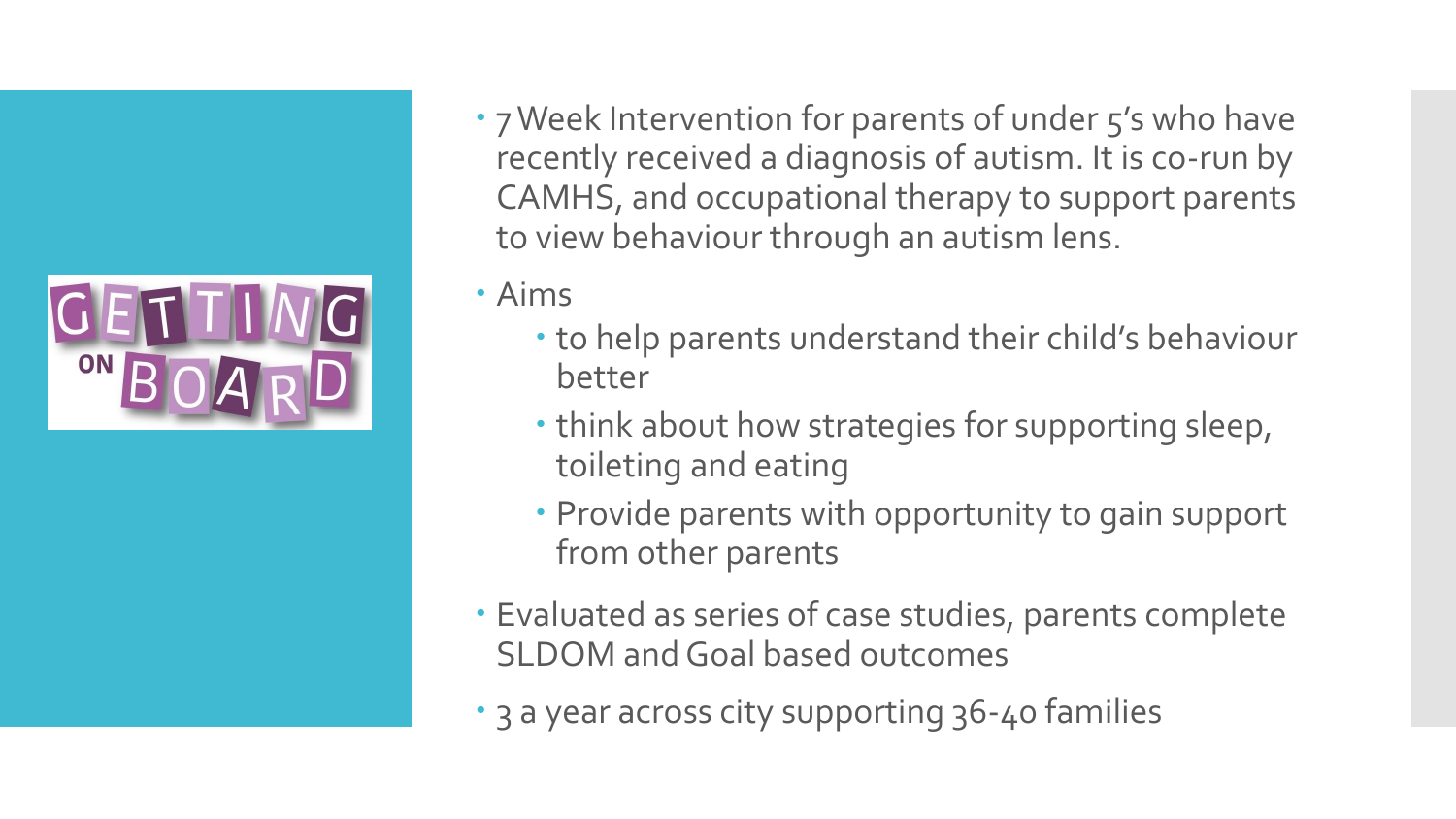

- Riding the Rapids is a 10 week course for parents of children who are in primary school. The group is adaptable for parents of children who are in mainstream or specialist provisions.
- Aims:
	- To help parents understand and manage their child's behaviour better.
	- To support parents coping and wellbeing
- Riding the Rapids is based on well established principles of functional analysis and strategies to support wellbeing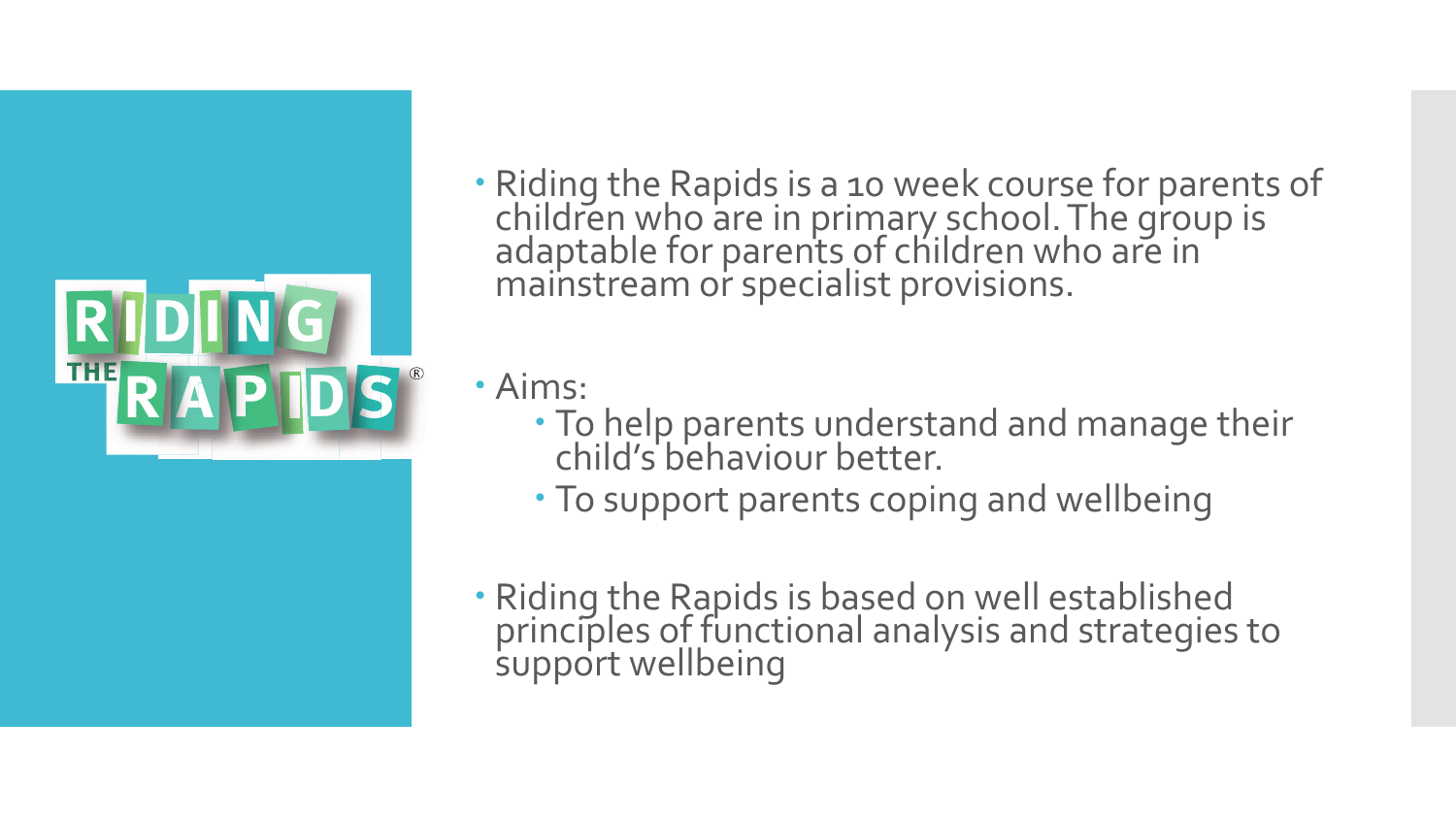

- This course has been evaluated as part of a study by the Social Policy Research Unit (Beresford et al 2010)and was shown to have statistically significant positive outcomes in terms of reducing challenging behaviour and increasing parental coping; outcomes which seemed to be maintained for up to 6 months after the group finished
- Groups are continually evaluated using the SLDOM and goal based outcomes and show better outcomes for families than individual work alone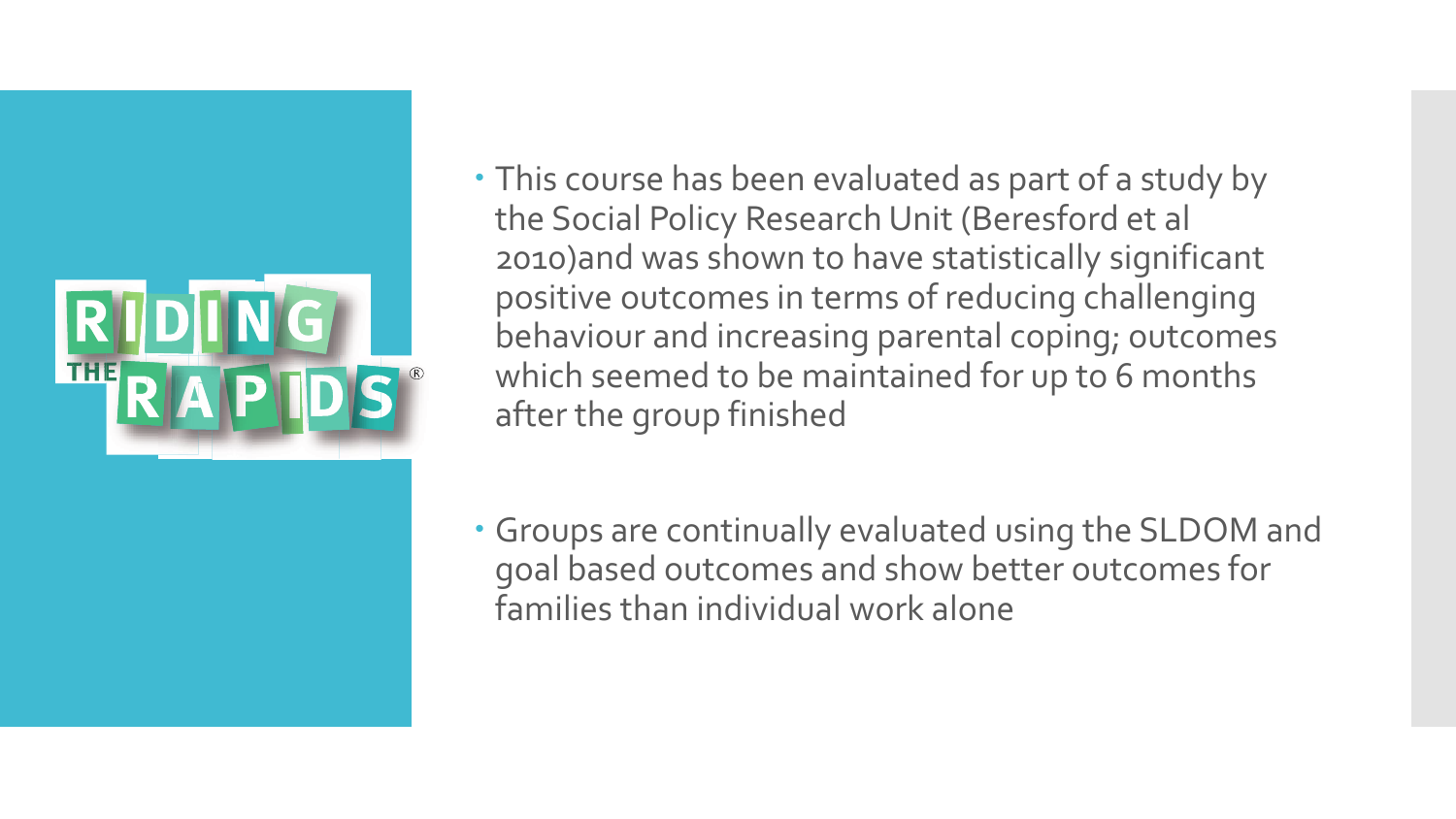

- The Riding the Rapids programme is manualised and staff can attend a 2 day training course to become a facilitator.
- Staff from different agencies have been trained in Manchester to co-deliver groups with CAMHS including; teachers, support workers, speech therapists and core CAMHS practitioners and 'professional parents'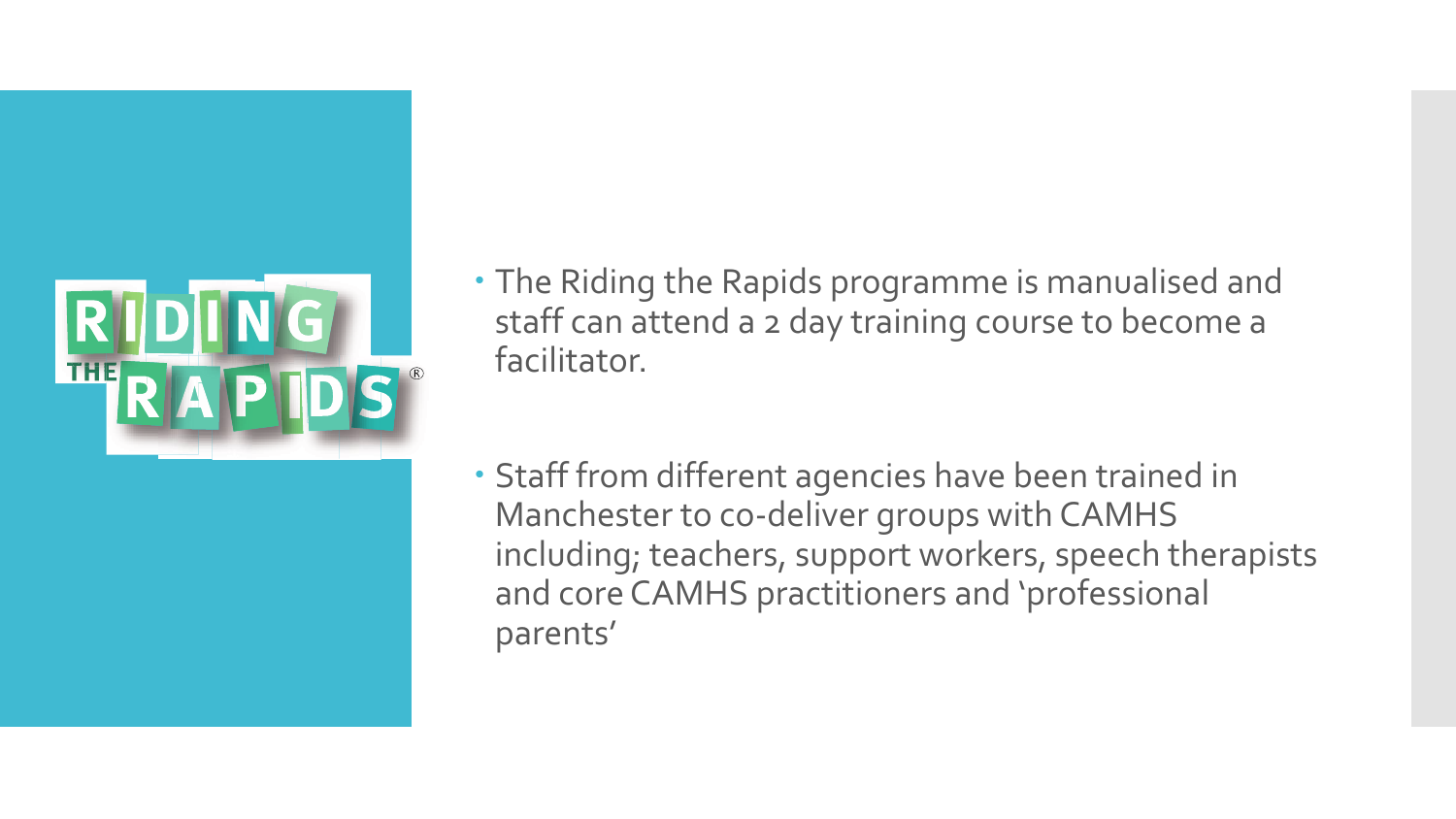

- This has a number of benefits it supports better interagency working and increases the number of groups available so that groups can run every term across the city
- Each group has one interpreter and we try to group parents according to their first language
- Last year, 15 Riding the Rapids groups ran across north central and south Manchester (May 2018-May 2019), meaning 94 families benefitted from this intervention.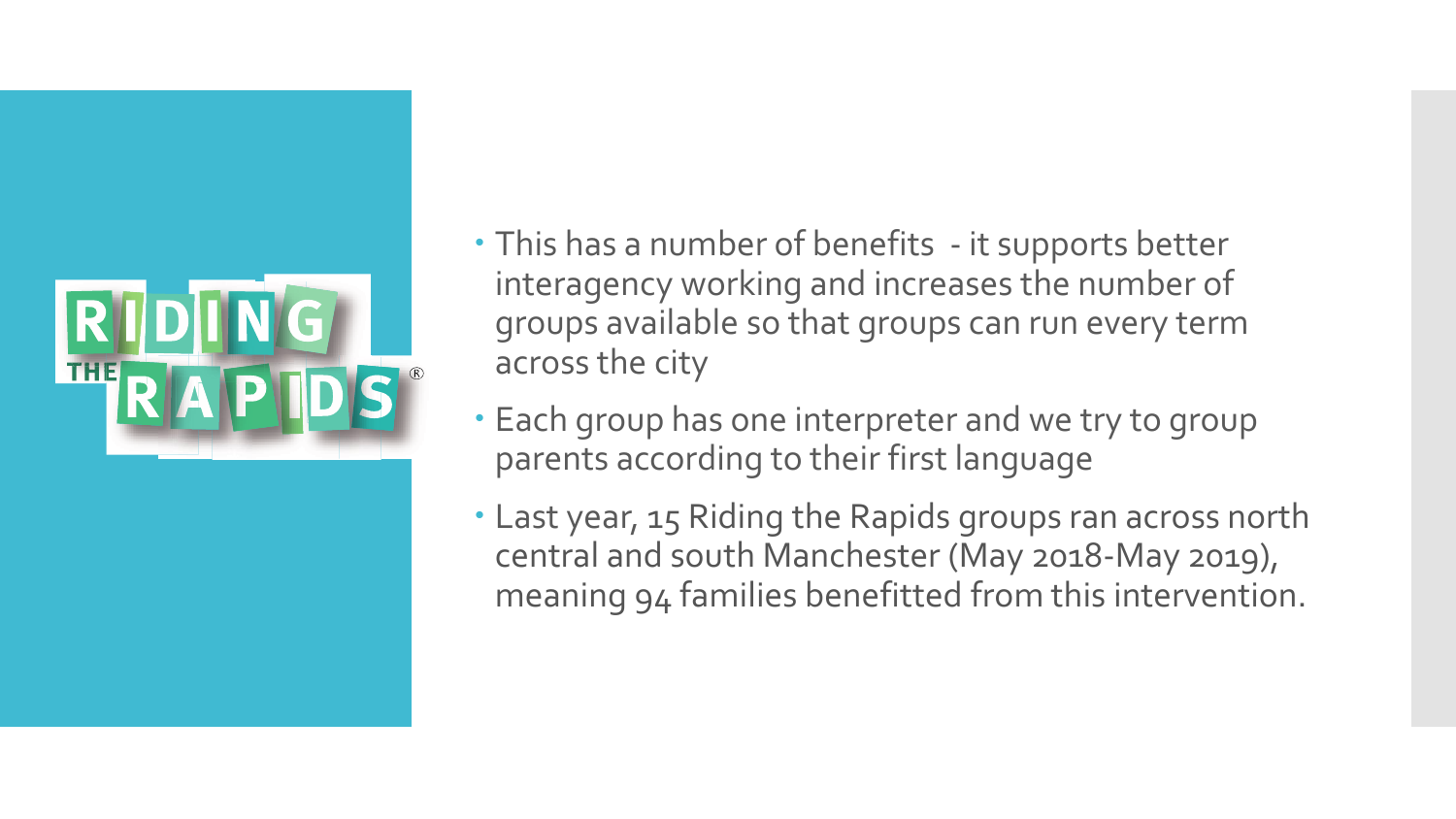

**The Teenage Years**

- Similar to Riding the Rapids, but tailored to secondary aged children, with additional information related to puberty, sexual health, and internet safety.
- More of a focus on including young person and thinking about their wellbeing
- Parents do not have to complete Riding the Rapids Primary to be referred to The Teenage Years. This course is also 10 weeks long and can be adapted of parents of young people in mainstream or in specialist provision
- Last year in Manchester, 4 courses ran supporting 30 families.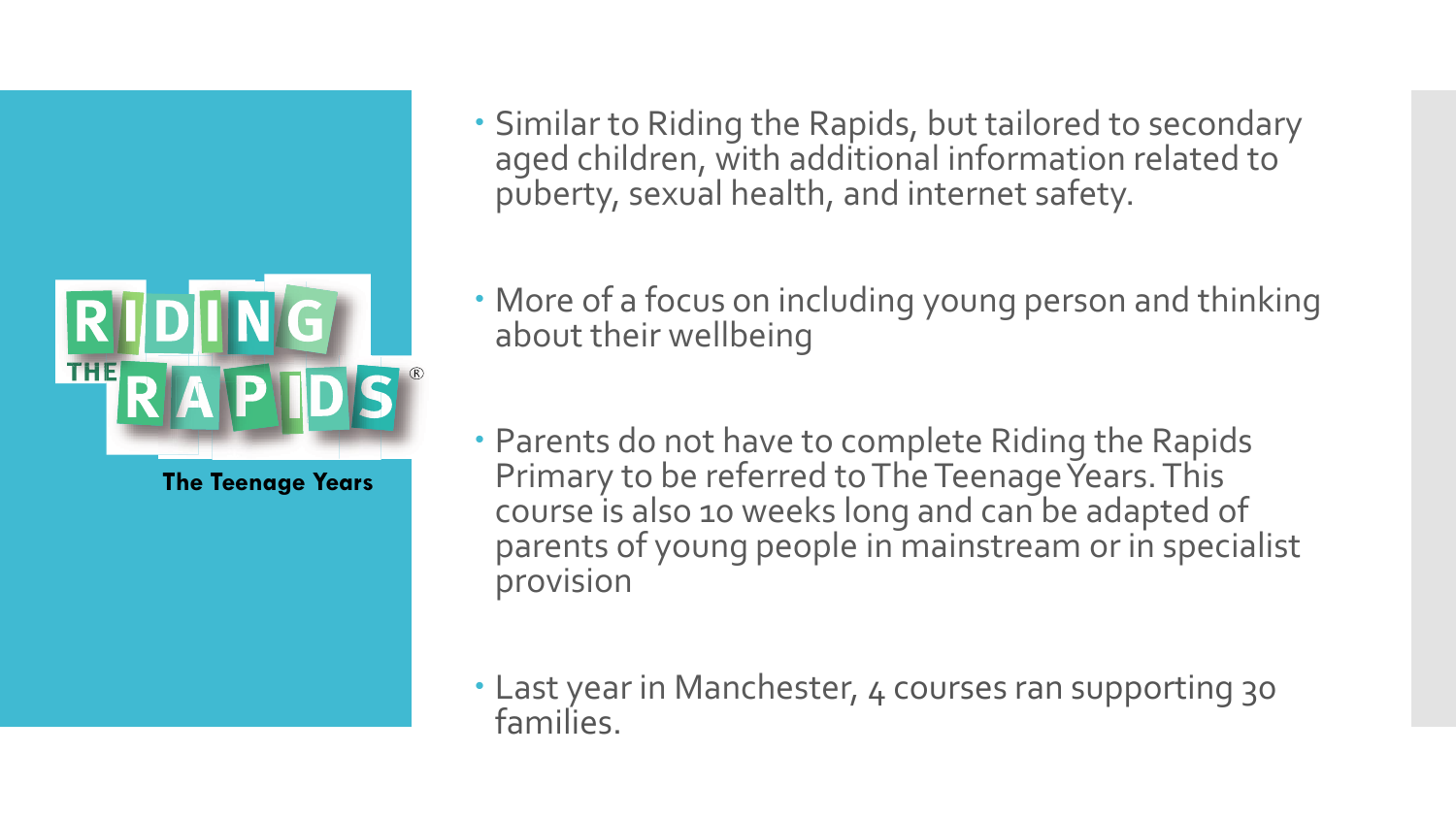### **Surfing the Waves**

- Surfing the Waves is a 7 week course for parents who are graduates of Riding the Rapids to explore ways of helping their child manage their emotional regulation. This group brings together theories around sensory processing and regulation and is delivered by a clinical psychologist and an Occupational Therapist.
- Very much in the pilot stage, the group currently only runs once a year, supporting 1—12 families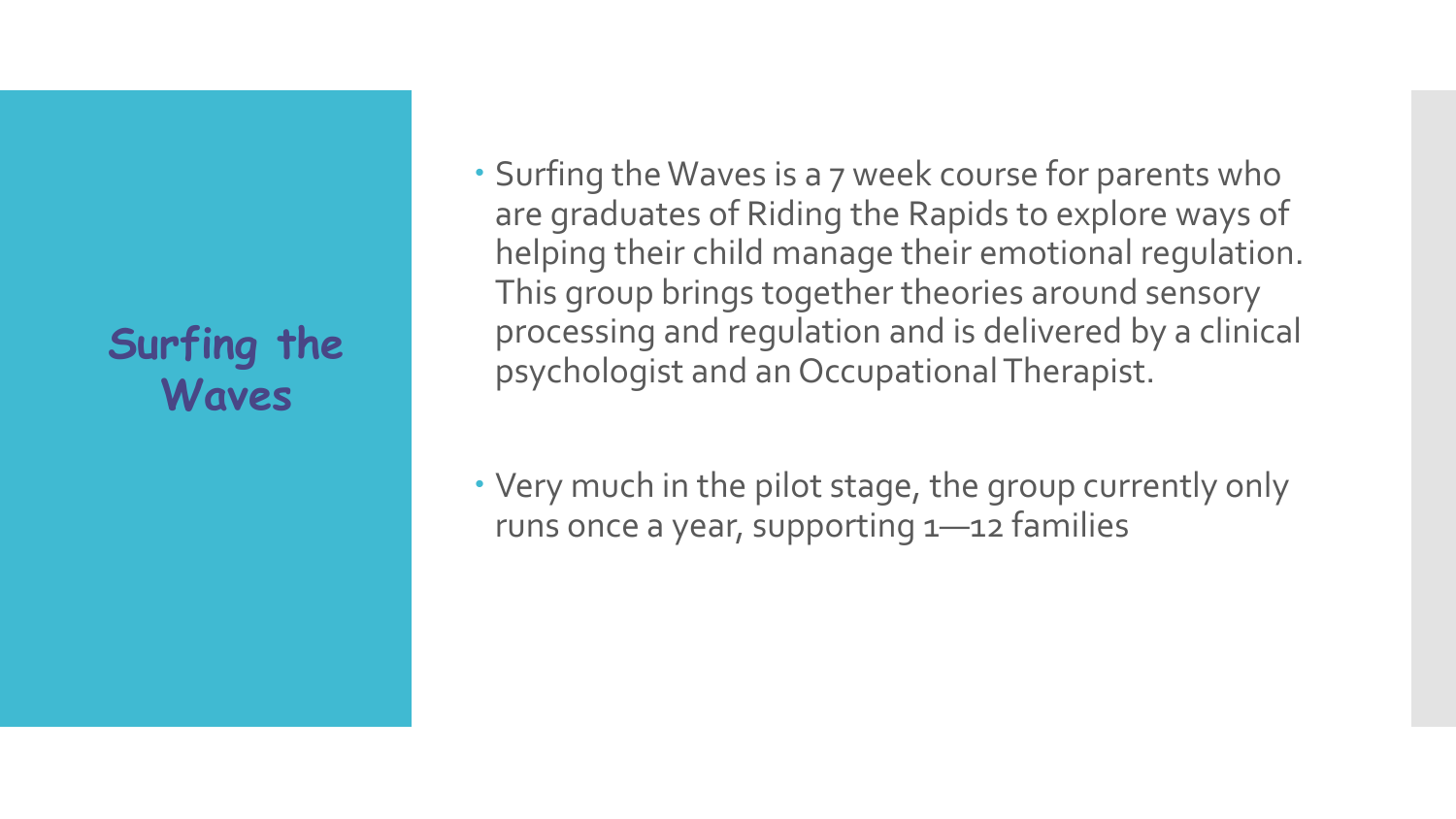# ARFID workshops

 New development between CAMHS. Community Paediatrician and Dietician in South Manchester

• 2 to run per year

Psychoeducation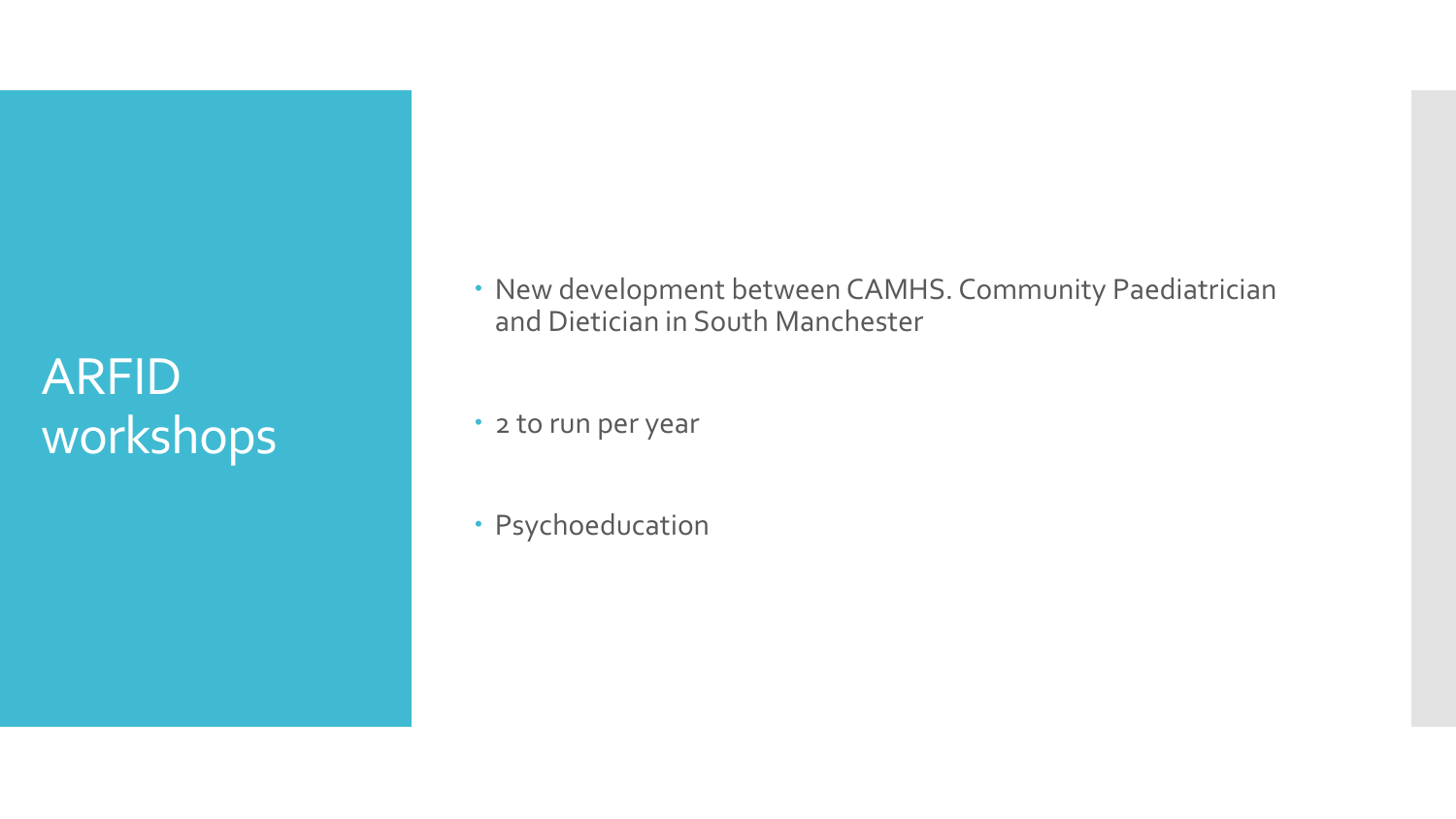**Positive** Behaviour **Support** 

- Some families will have individual as well as or instead of group interventions
- This is provided at different levels but families where children and young people show highly complex challenging behaviour are offered Positive Behaviour Support – culminating in a multi agency Positive Behaviour Support plan that aims to understand the function of behaviour that challenges, teach children new ways to meet that need; builds on the coping skills of staff and family with the aim of reducing restrictive practice and improving quality of life.
- New in Manchester from 2019 offered to around ten families so far this year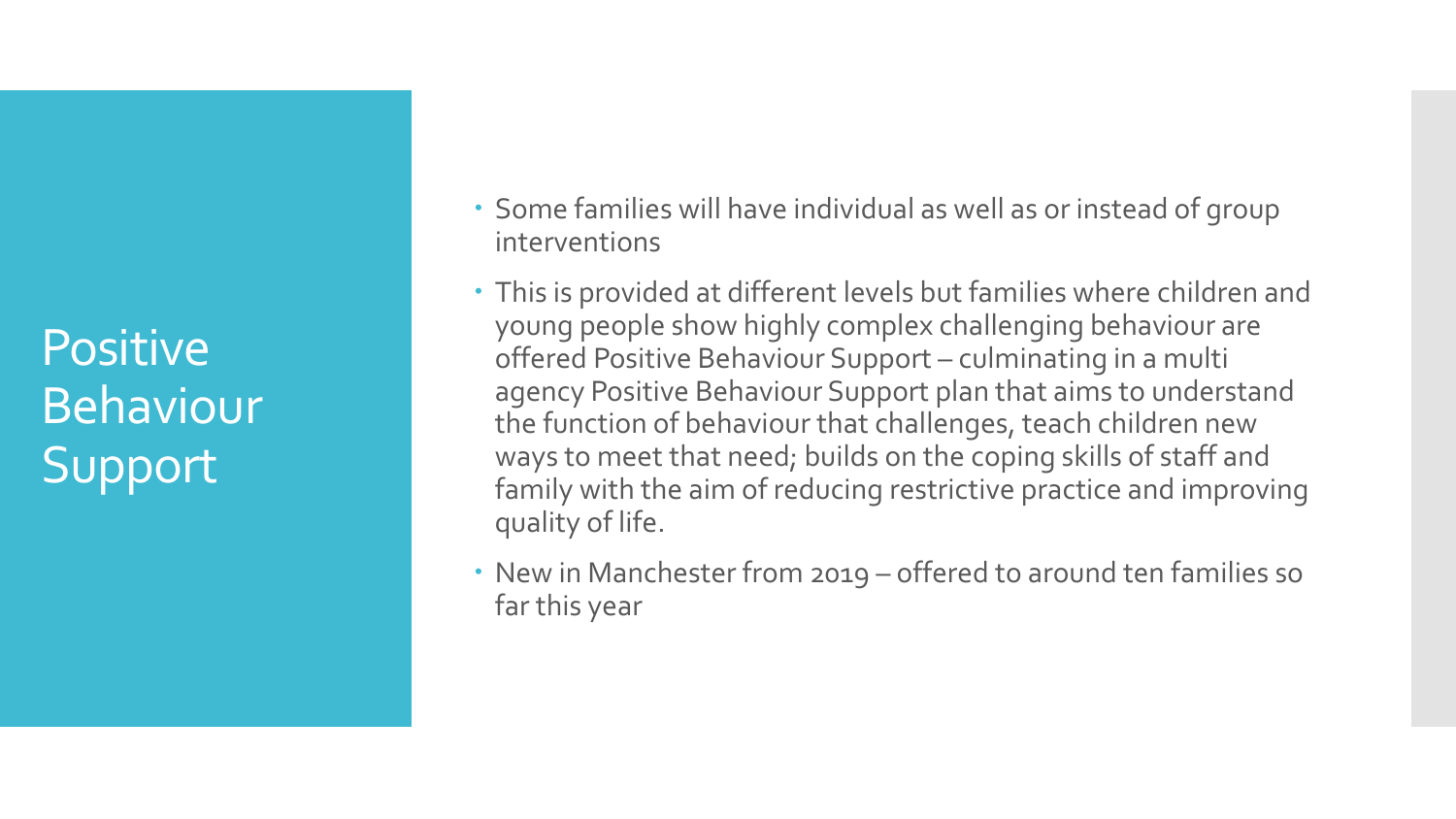Interventions to support Mental Health



### Cognitive Behaviour Therapy (CBT)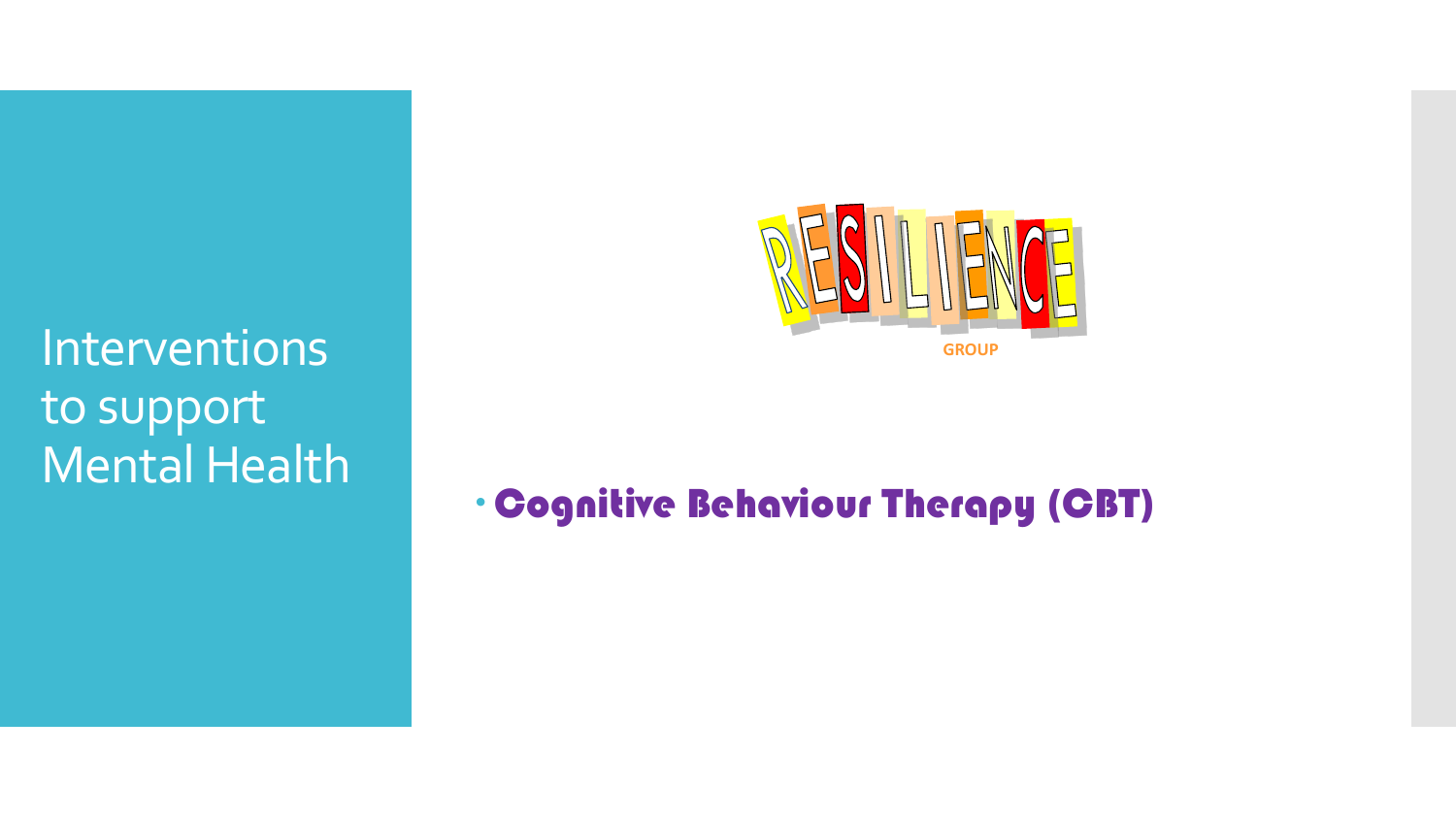# Specialist CBT

- One-on-one CBT is offered by CAMHS for young people who have anxiety as well as low mood. Evidence base is firmly established and recognised by NICE.
- This may be offered by Core CAMHS, or for more complex cases where greater adaptation may be required, by the Clinical Service for Children with **Disabilities**
- For example 61 young people received CBT with the Clinical Service for Children with Disabilities in the last twelve months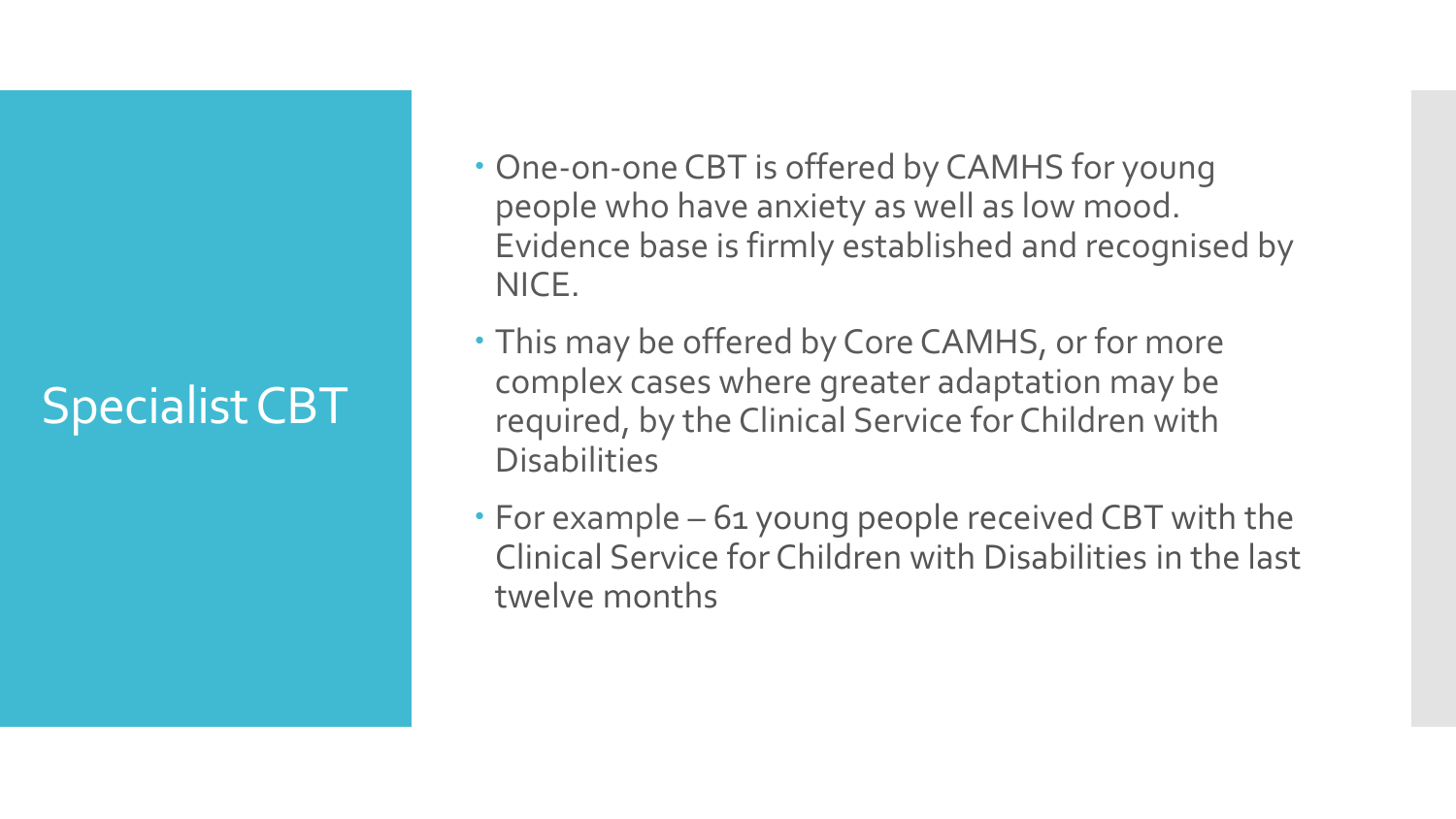

- This group is for autistic young people aged 11-14 who are in mainstream schools being seen in CAMHS for anxiety. The group aims to help promote young people's emotional resilience and help them to develop tools for managing emotions, with a particular emphasis on anxiety. It is based on well evidenced interventions such as CBT and mindfulness.
- Parents attend separate sessions to discuss strategies to support their child's emotional wellbeing
- The group takes place weekly for seven sessions. It is in the pilot stages but is evaluated using the SLDOM, R-CADS and Goal Based Outcome Measures
- Only one group runs a year as this group requires high staff levels to be effective.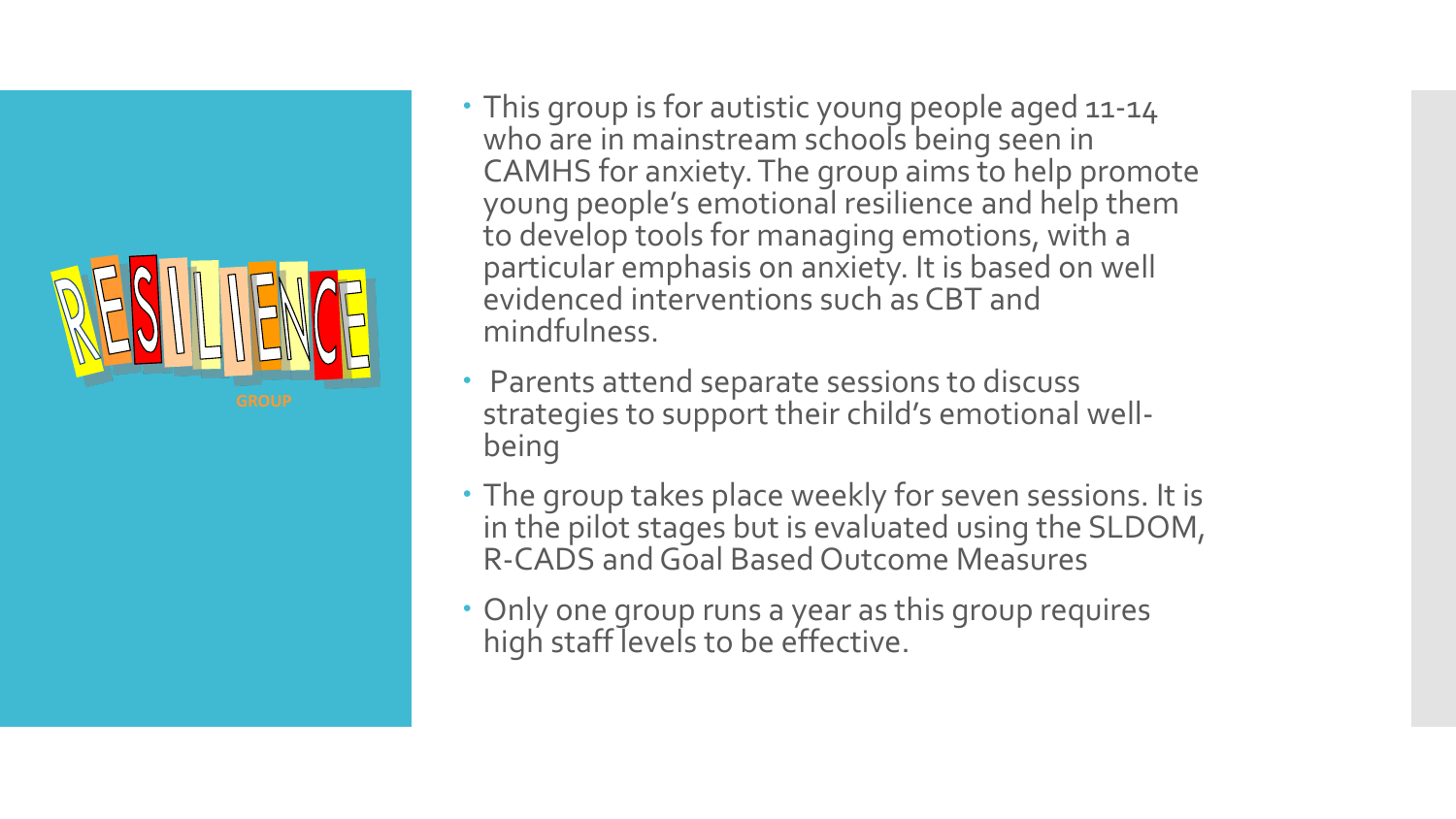Interventions to support Communication

- **Communication Workshops**  run throughout the year; there are groups for parents and carers of primary aged and secondary aged children. Aim is to help parents communicate more effectively with their child. Run by Speech and Language Therapists.. Evaluated by Speech and Language Therapy Outcome Wheels on case by case basis. Last year, 30 families were offered this intervention.
- **Interaction workshops** 4 sessions for parents with children 9 years and up, who are able to speak but have difficulties with interaction, conversation and friendship skills.
- Parents are videoed playing with their child at the beginning of the intervention and between sessions and the focus is on building enjoyable interactions, developing conversation skills and theory of mind. These workshops are being trialled this year. New initiative in its first year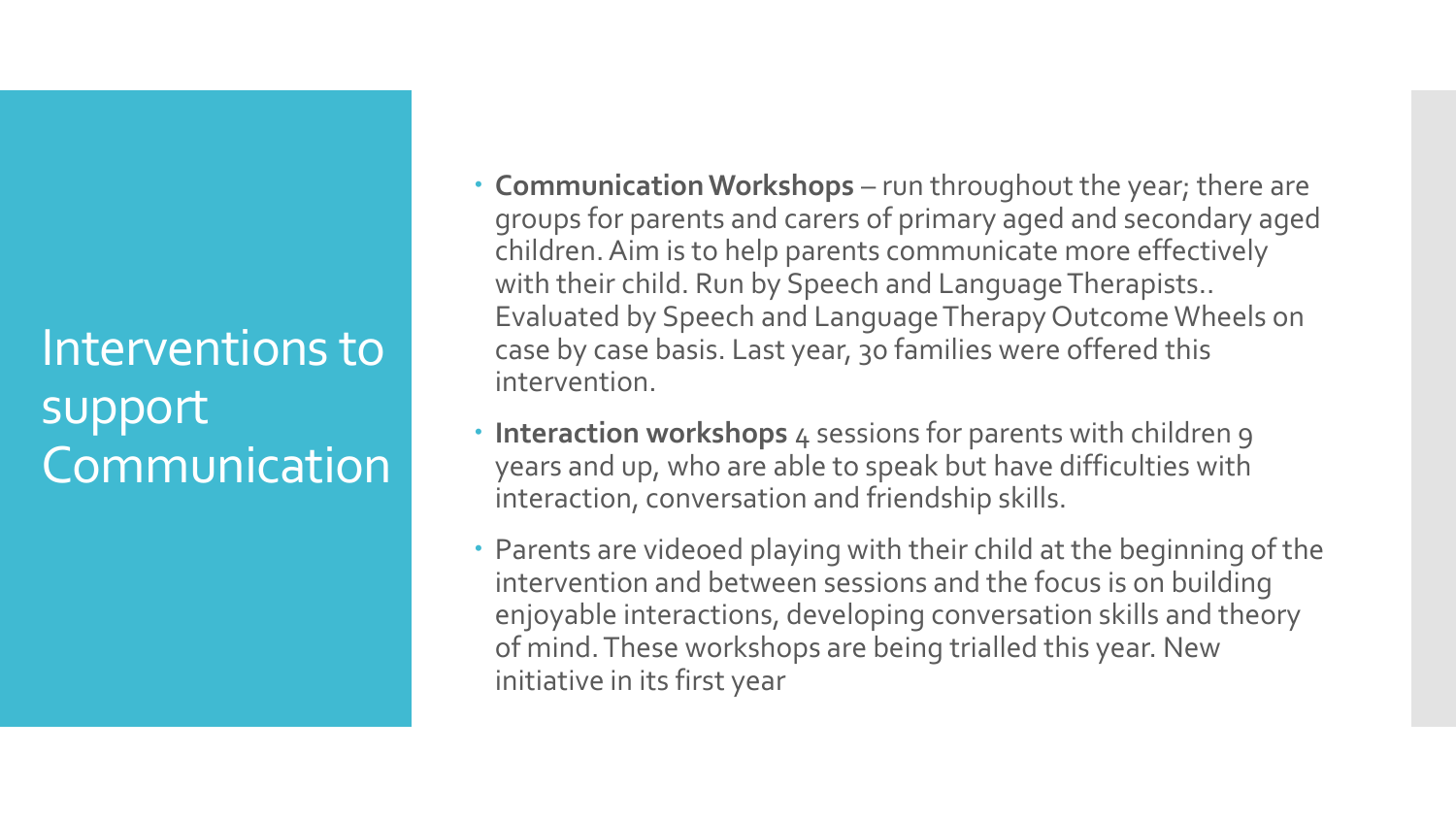Interventions to support core social communication difficulties



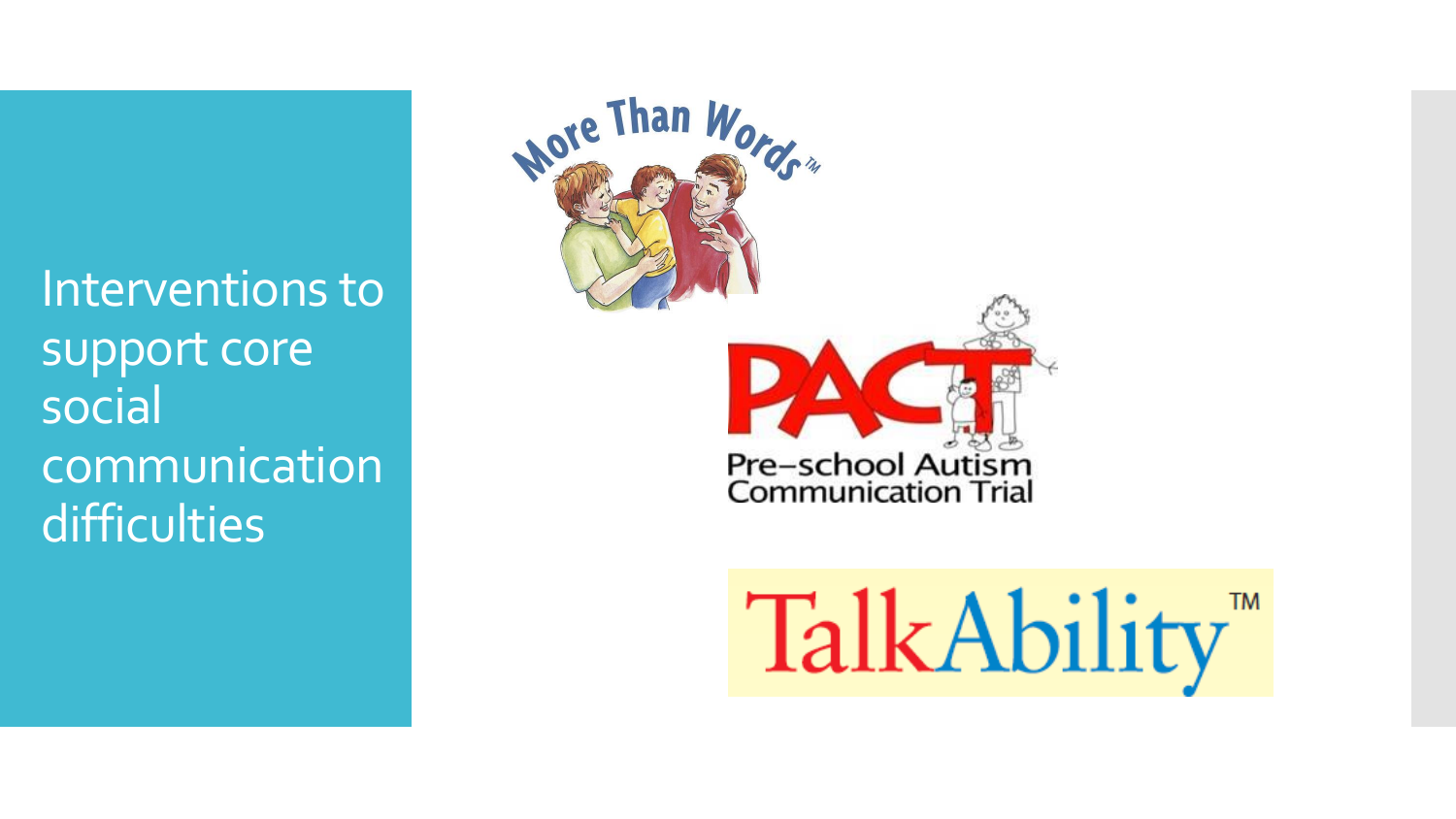

- This is a video-based intervention which uses play sessions between the parent and child to inform discussion around building on or identifying strategies which will support the child's social communication. The intervention is delivered at home, usually on a fortnightly basis, for up to 12 sessions.
- It is based on rigorous research evidence including Randomised Controlled Trials such as Green et al., (2010).
- In Manchester, it is starting to be offered to families who may not be able to access a group intervention such as More than Words. 10 families have accessed this support to date since May
- Highly effective but resource heavy a full time PACT therapist may see approximately 20-30 cases a year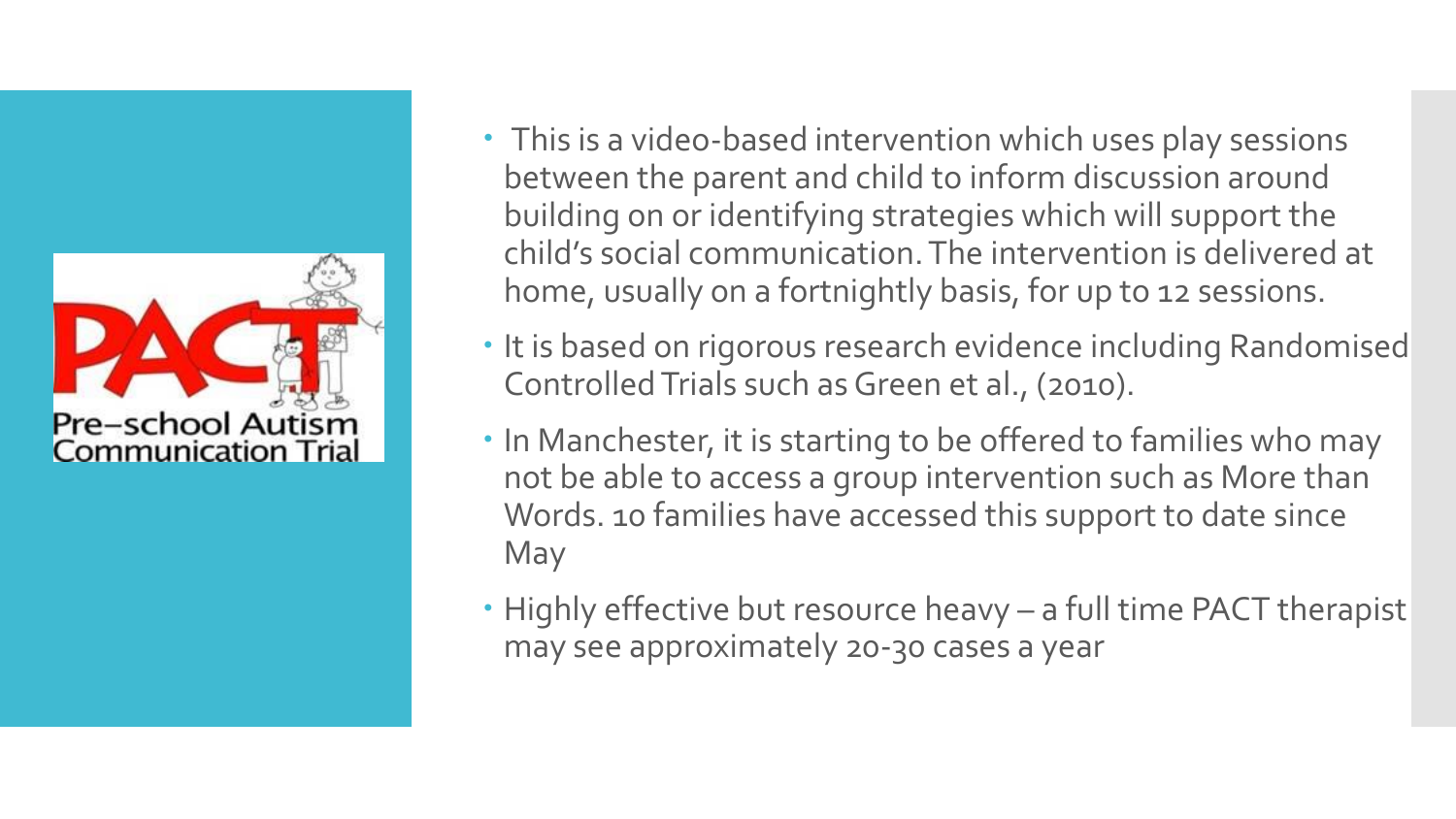

- More than Words is a group intervention targeting core symptoms delivered by 2 speech and language therapists trained in this model. They use video feedback in their home visits to support learning.
- It targets parents of children with developing early language skills.
- . Its based on evidence from and is monitored by the Hanen Organisation.
- It is provided by Community Speech and Language **Therapists**
- In Manchester, there are usually four More Than Words groups a year supporting 48 families.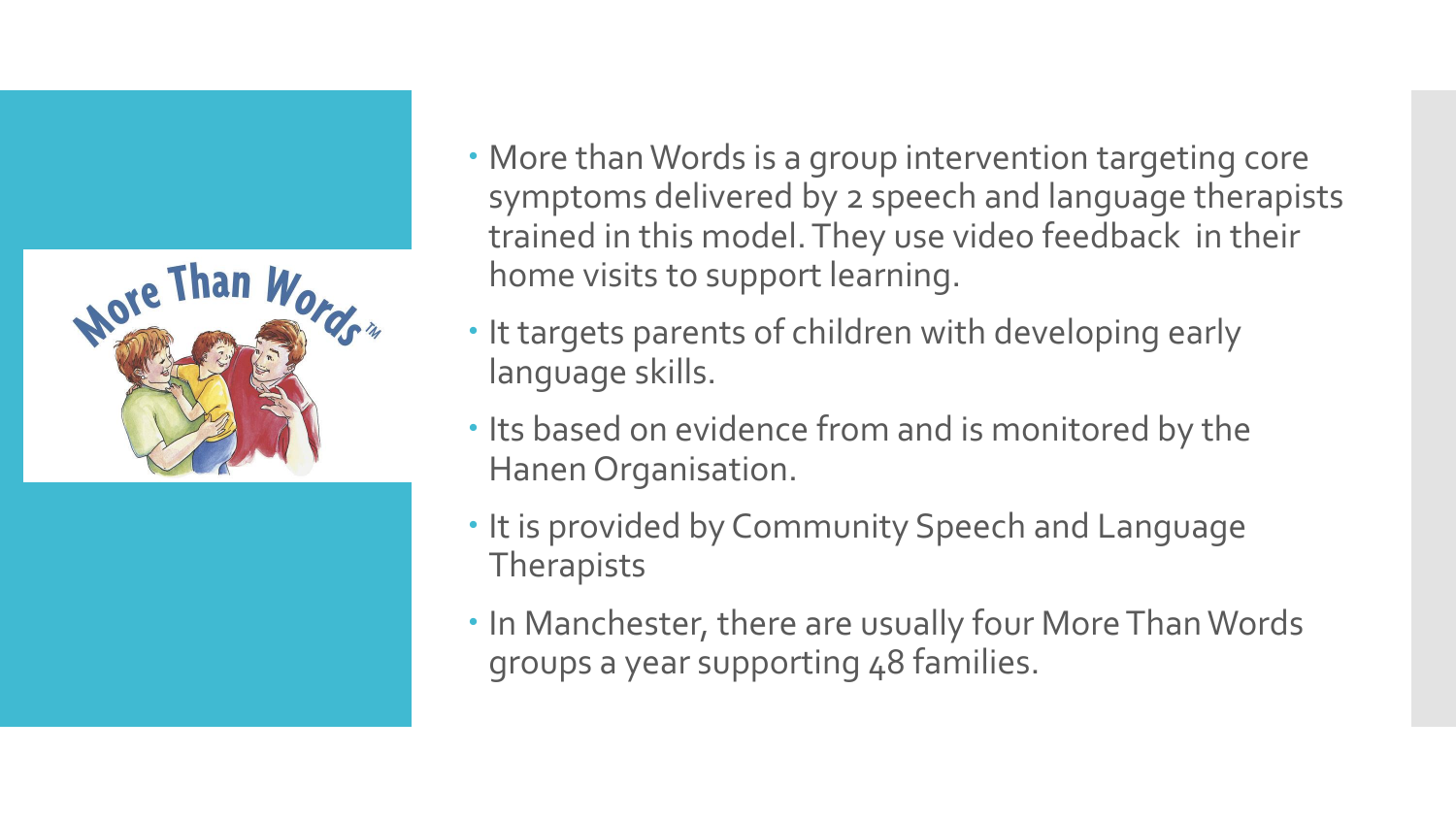# TalkAbility<sup>™</sup>

- This group is for parents to support and enable young people with autism to develop better communication skills and Theory of Mind and is run by Speech and Language therapists
- TalkAbility targets parents with 6-9 year olds who are in mainstream provisions. They have 14 appointments within 6 months.
- The intervention supported is collected as a series of case studies and is reviewed by the Hanen Organisation.
- One TalkAbility group runs per year supporting 10 families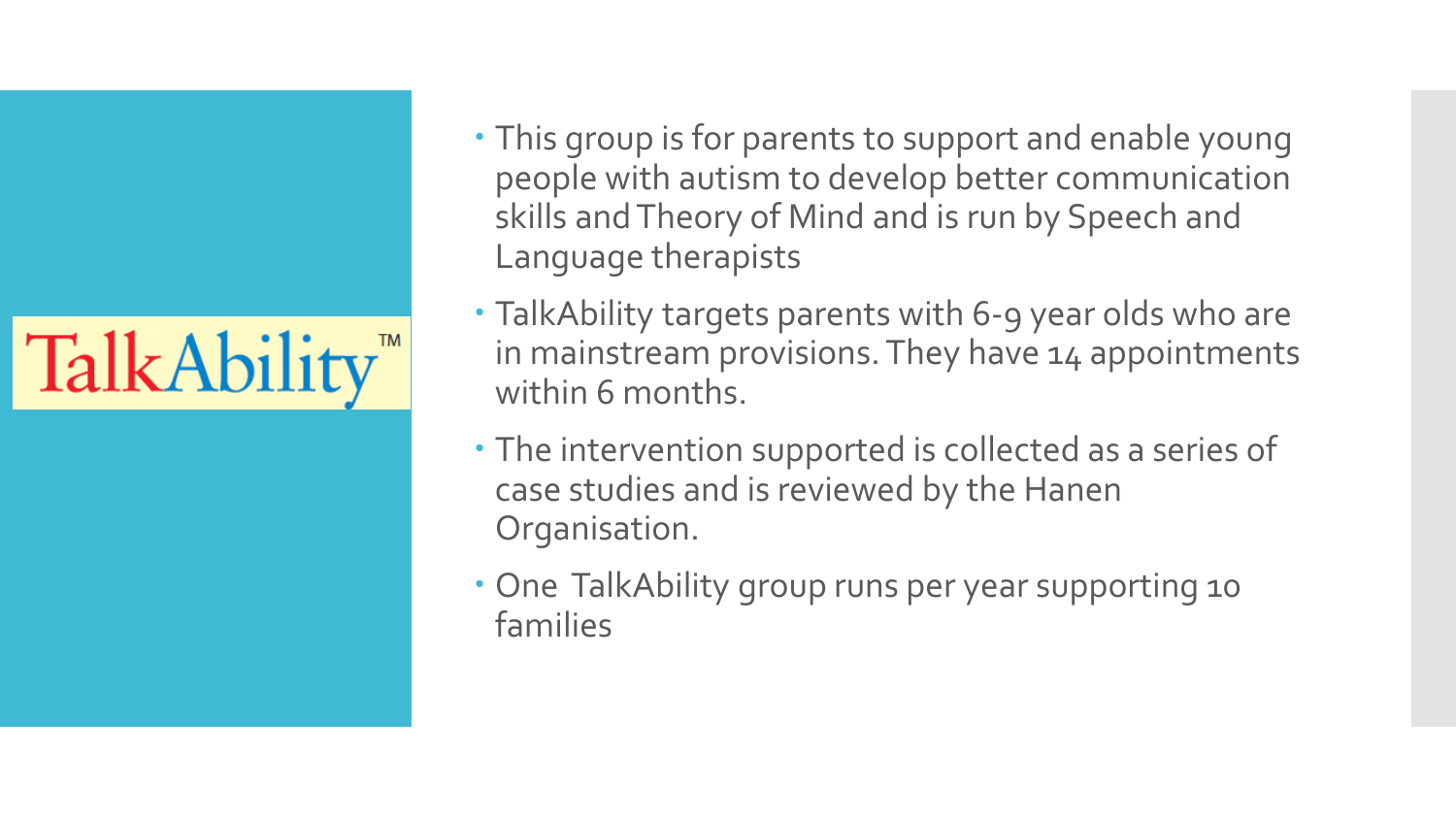# Training Offer

- Staff from the Clinical Service for Children with Disabilities also provide training and consultation on Autism; how to make health settings more accessible for autistic young people and what staff can do to understand and support any behaviour that challenges
- This training is often delivered to bespoke groups e.g. the PROTECT team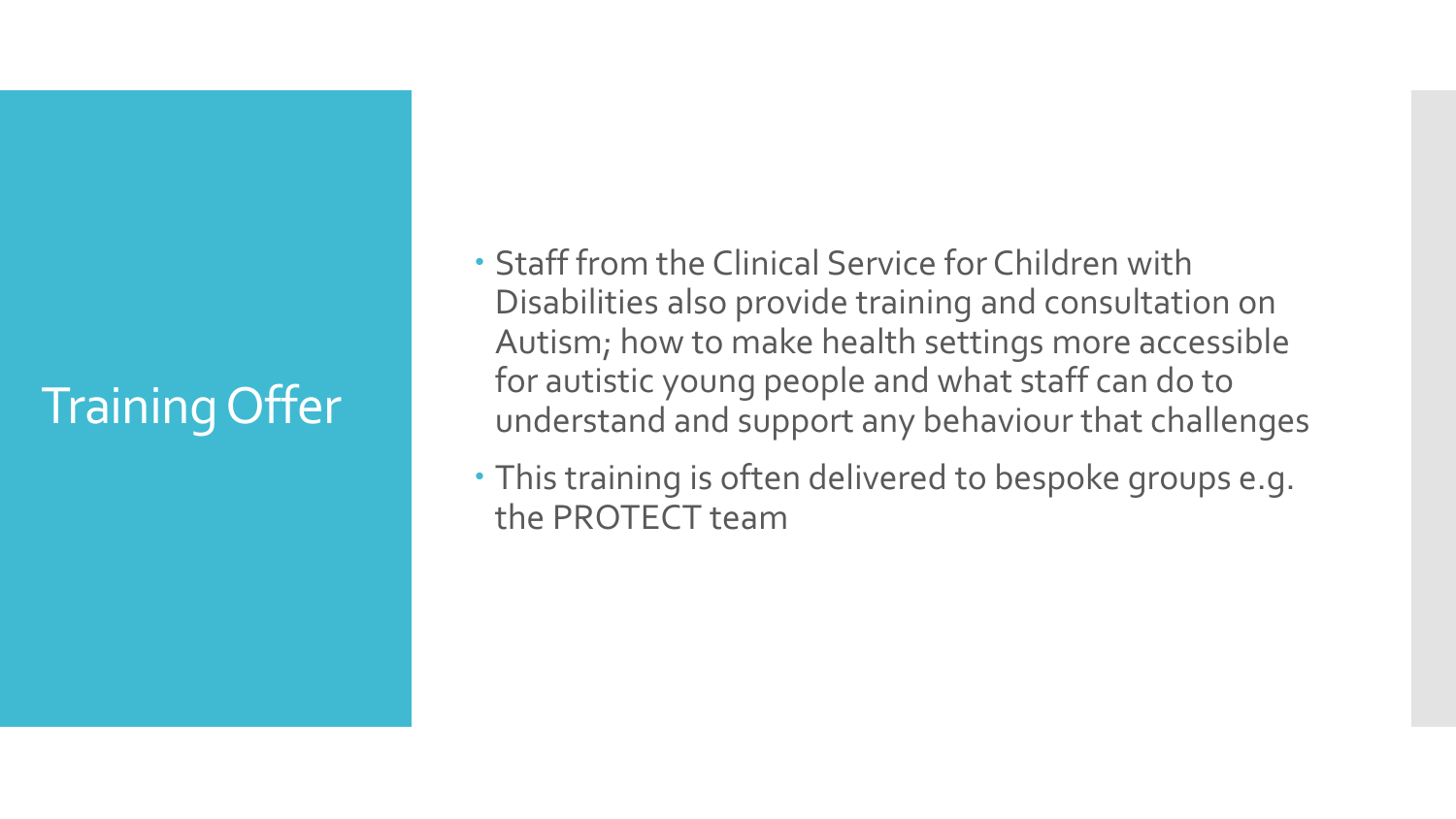Lessons learnt and the journey ahead

- Aim is to co-ordinate our offer into a full developmental pathway that is open to all and not limited by number
- For parents of Under 5's to offer PACT or More Than Words, then Getting on Board or Riding the Rapids
- Parents could then access Surfing the Waves or Talkability if their children need it as they get older
- Parents of teenagers should be able to access Riding the Rapids: The Teenage Years and autistic teenagers should have access to CBT and to the Resilience Group if they want it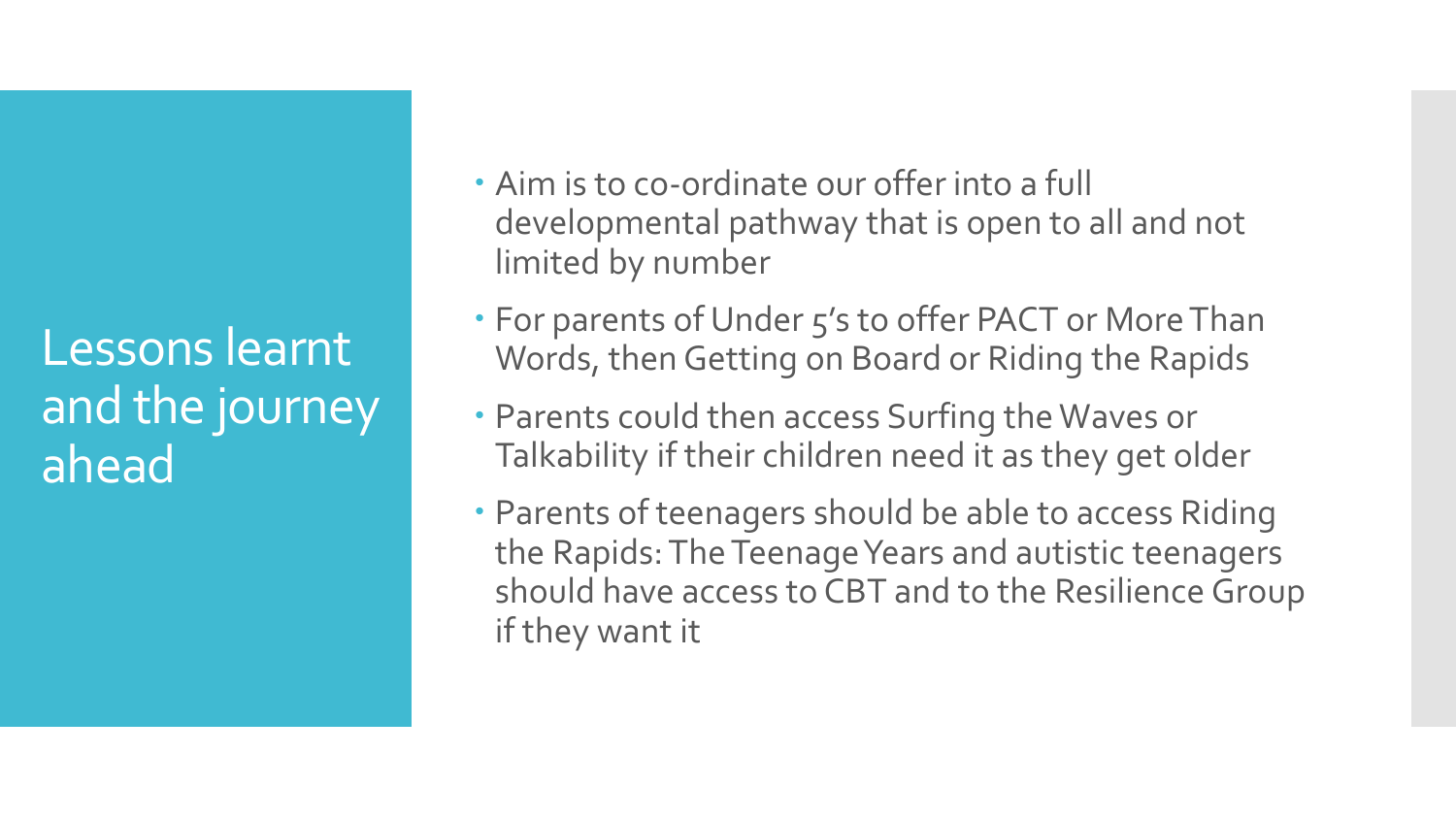Wider systemic support

 Any therapeutic interventions offered need to be in context of families and young people receiving the support they need in education and from social care

 Good mental health is about leisure and finding activities you enjoy; its about achieving your goals and building relationships that are meaningful to you – and most of this is done outside CAMHS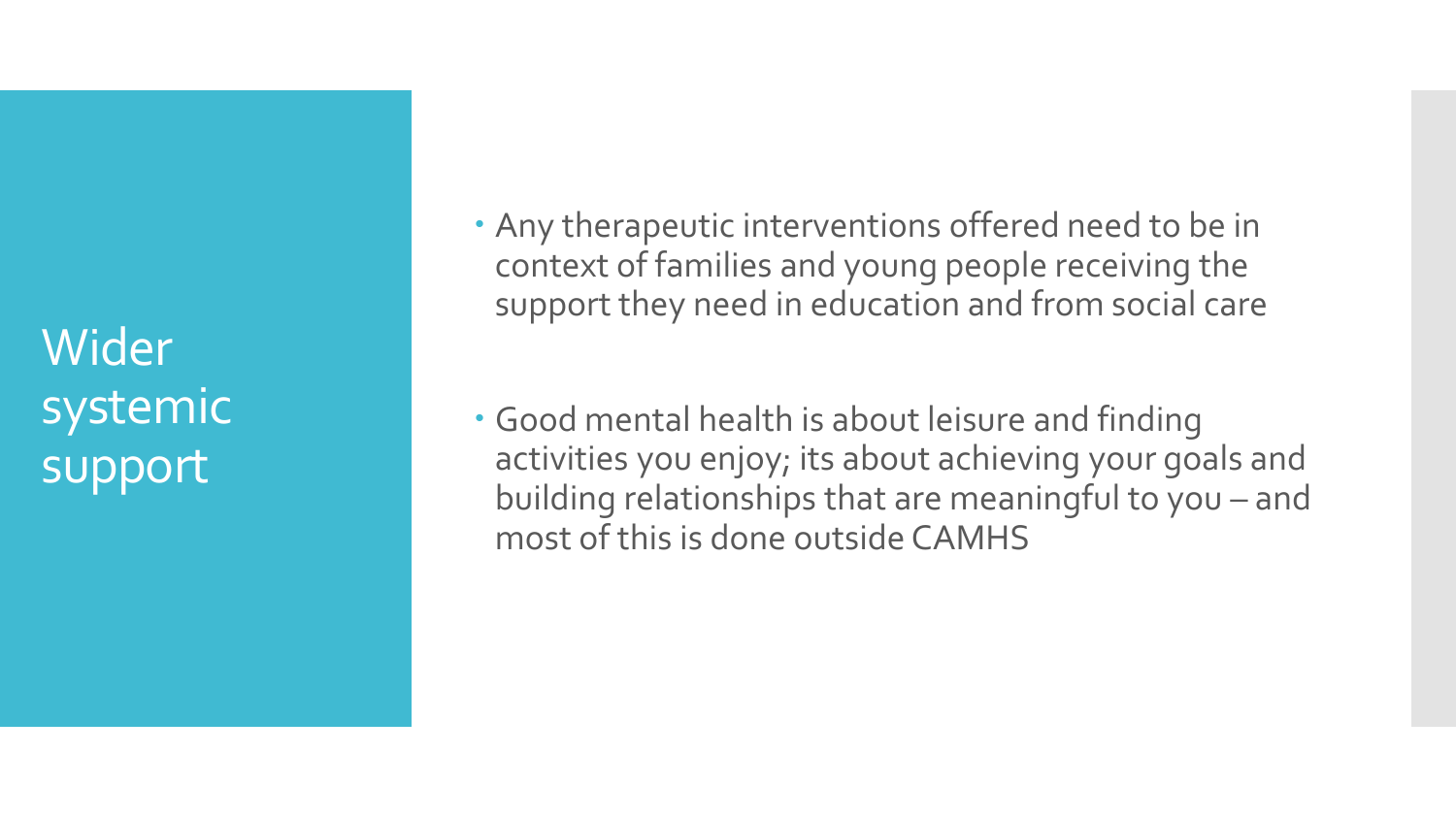## **IThrive**

- I Thrive is a service delivery model that ensures mental health is everyone's business
- Developing a post diagnostic pathway fits in clearly with the iThrive service model delivery and interventions should be available at every quadrant of ithrive (see the Operational Network Delivery document 'Let our Children Thrive –LD CAMHS)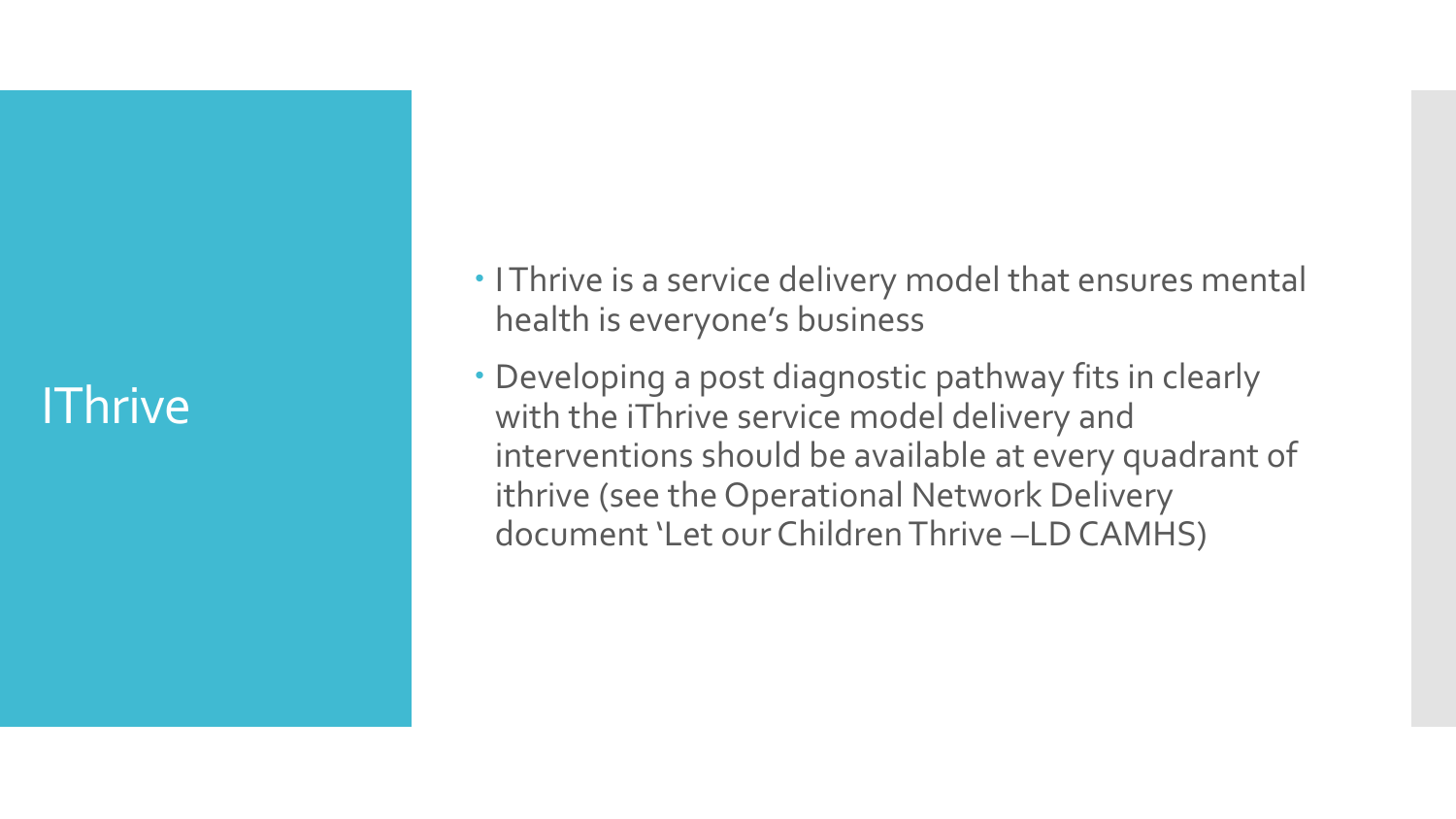## **IThrive**

### **Getting Advice** and Signposting

#### **Getting Help**

- Signposting families to services e.g. Short Breaks, **MSIL or Early Help**
- Consultation to core CAMHS
- Directed to relevant websites
- Specialist School consultation
- **Risk review**
- Development of CAMHS safety plans.
- Co-working with colleagues in core ٠ CAMHS, particularly child psychiatry.
	- Produce Positive Behaviour Support plans and deliver these in a multiagency context
		- Care Education and **Treatment reviews**

#### • Group intervention offered:

- **Getting on Board groups**
- **Riding the Rapids groups**
- Steps 4 Sleep groups ٠
- **Resilience Groups** ٠
- Surfing the waves ٠
- Autism Post Diagnostic Groups
- Individual behavioural support ۰
- More specialist or bespoke CBT.
- Family therapy work or the Parent Child Game o and clinicians from CS-CD may join those in core CAMHS to ensure the right intervention can be provided.
- Multiagency liaison ×
- Production of behaviour passports as well as one page Positive Behaviour Support Plans.
- Progress from one group to . another group

### Getting more help

### **Risk Support**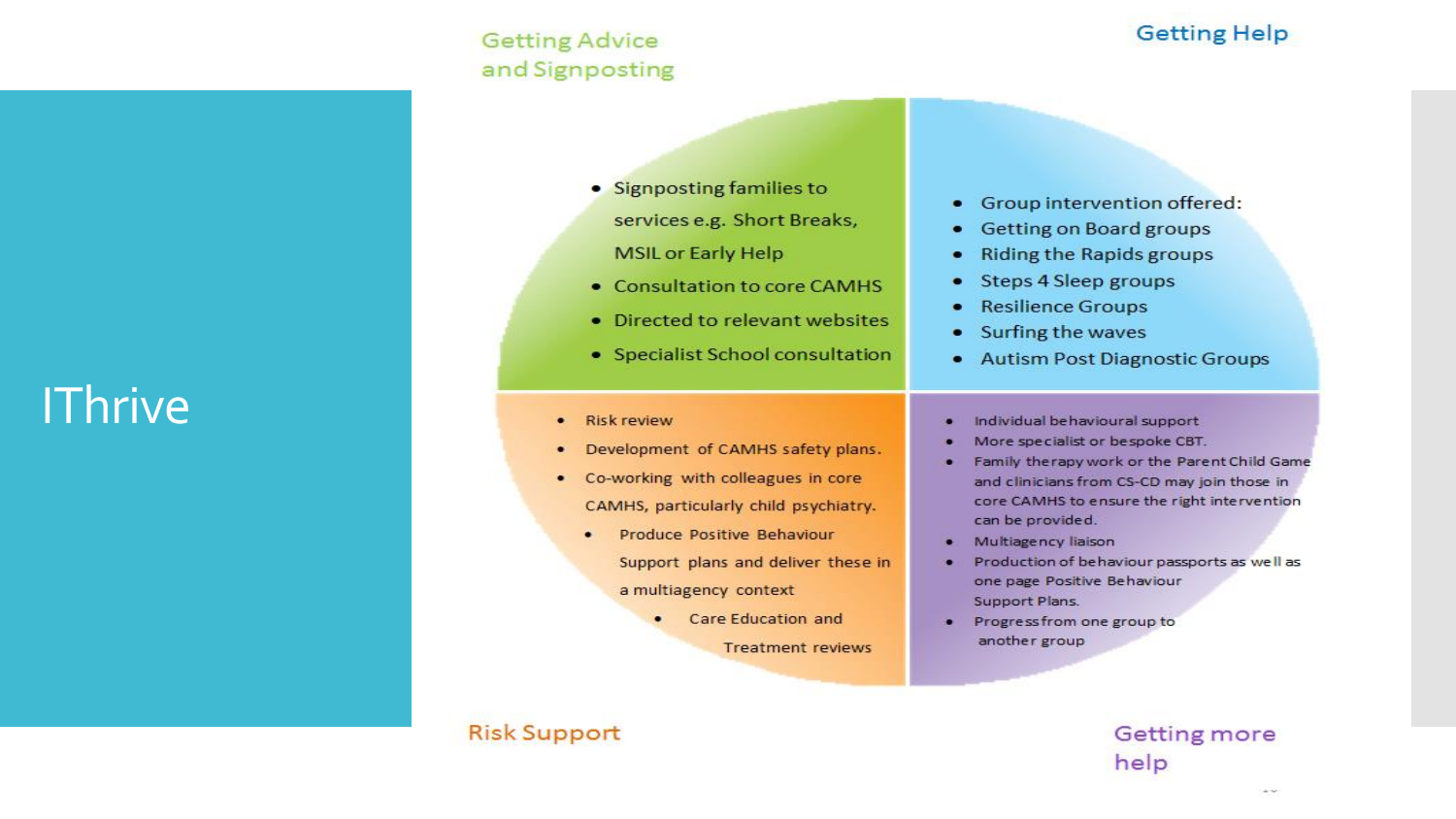## Evidence Base

 Like PACT and Riding the Rapids; we need to create a better evidence base for what we do and we need to clarify long term impact of interventions in the early years and the impact of cumulative targeted support

- If we pump prime early intervention; can we reduce the number of mental health interventions needed later on?
- Any pathway needs to look carefully at evidence base and be in line with NICE guidance – the guidance on intervention is due for review shortly and pathways need to respond appropriately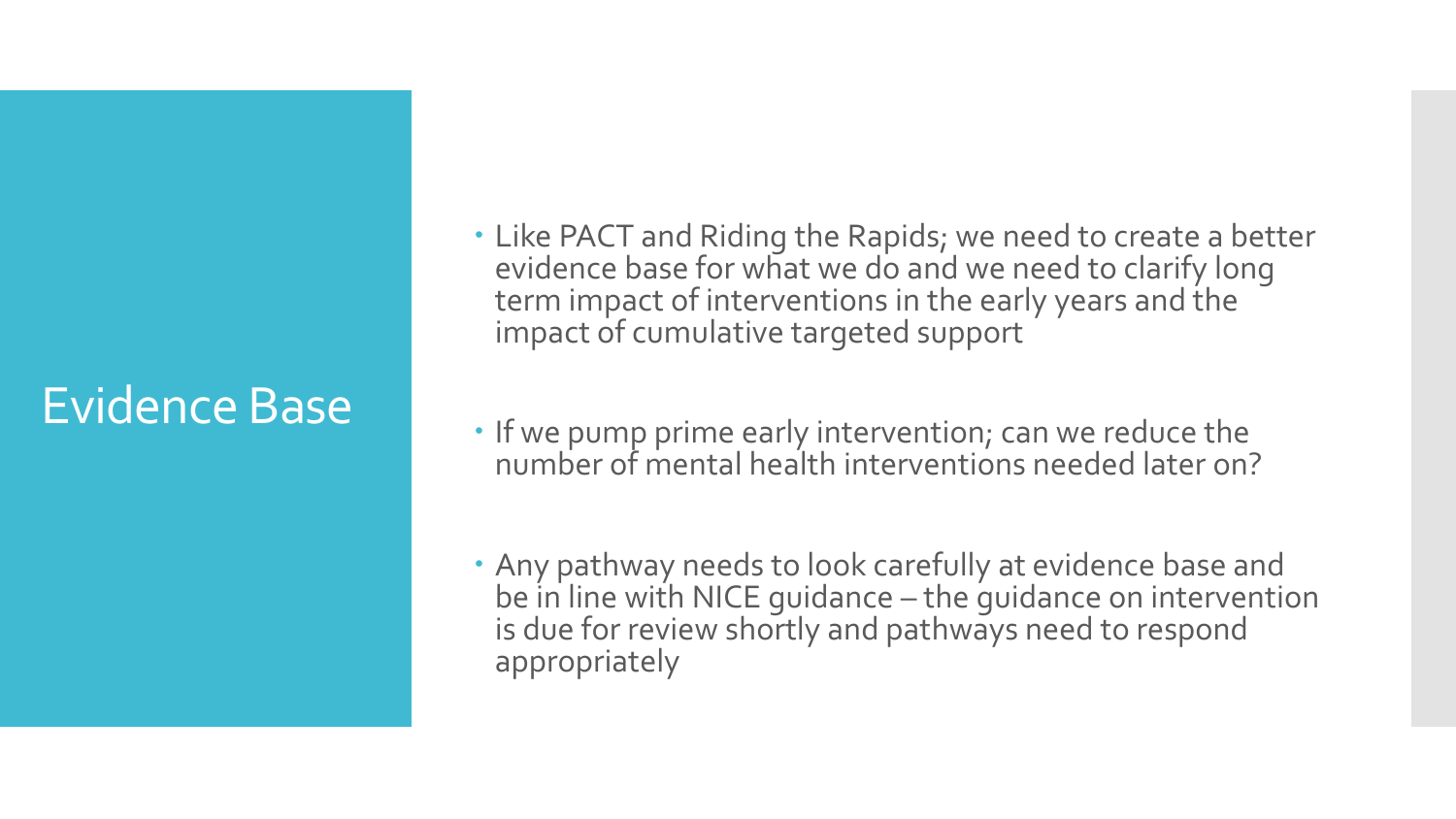Developing Post **Diagnostic** Support

 Pathways need to be transparent and easy for parents and autistic young people to navigate

 Pathways need to be flexible so that people can opt in and out as they need it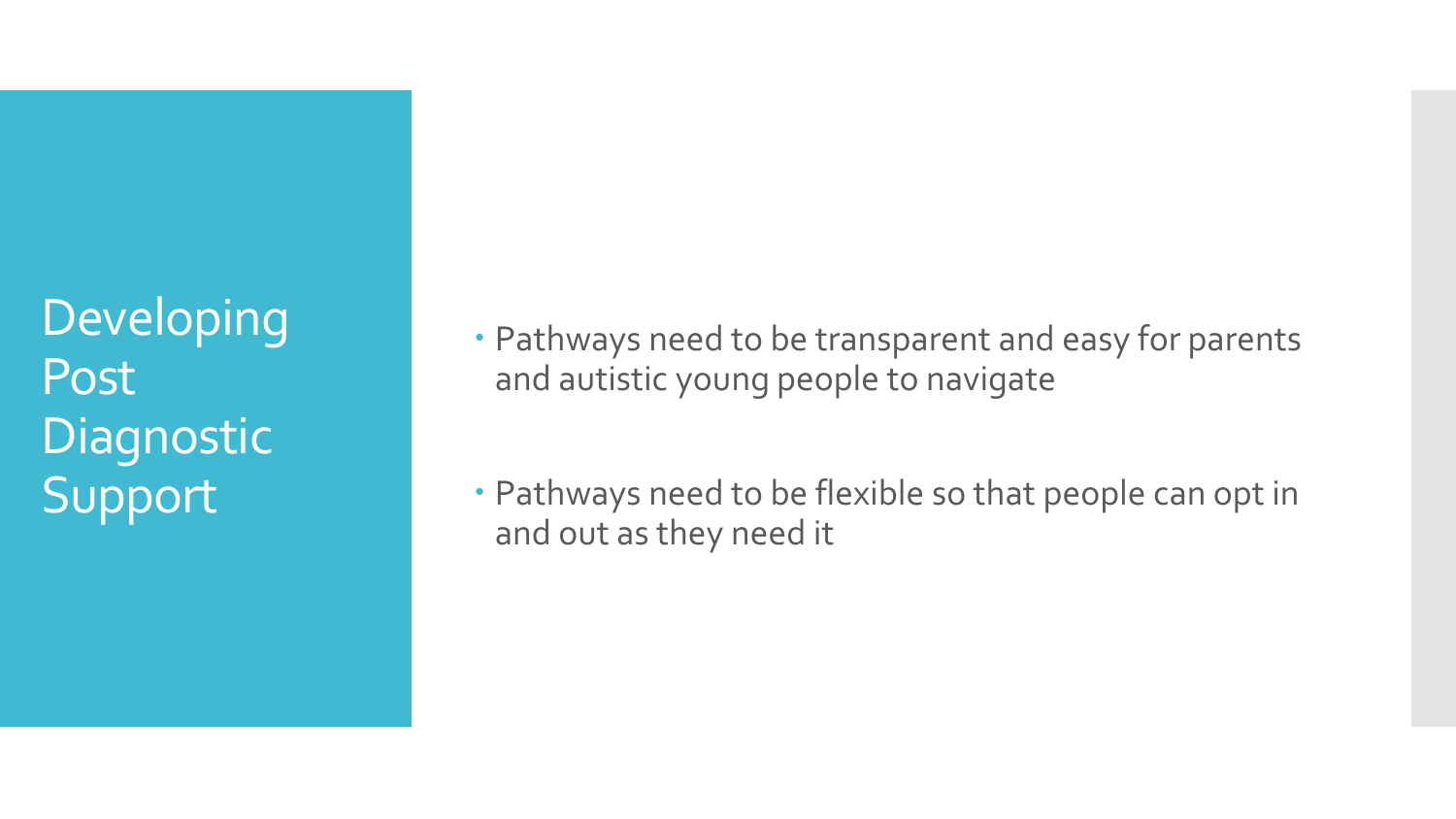**Developing** Post **Diagnostic Support** 

- Pathways need to be co-produced Manchester event 21 November; film by and for young people
- Staff need training to be able to support autistic young people effectively –GM has training standards that are due to be released shortly and we need to think about workforce development to meet the need
- For pathways to be truly successful everyone has to work together - you cannot create an effective post diagnostic pathway by saying 'that person doesn't meet my criteria' or 'that's not what I do'.